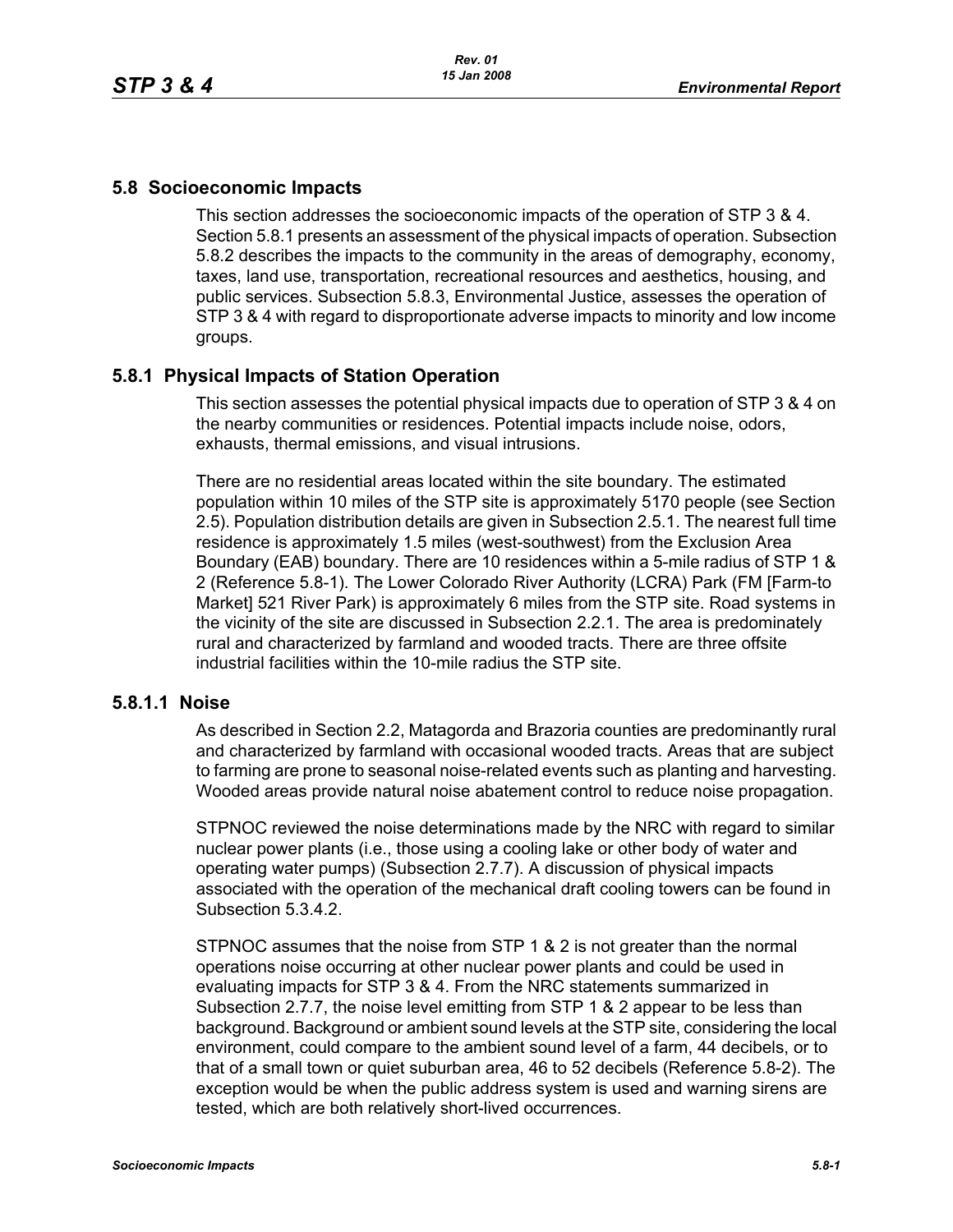Noise level attenuates with distance. A 3-decibel decrease is perceived as roughly halving loudness; a 3-decibel increase doubles the loudness. The noise from an earthmover can be as high as 94 decibels from 10 feet away, and 82 decibels from 70 feet away. A crane lifting a load can make 96 decibels of noise; at rest, it may make less than 80 decibels. Moderate auto traffic at a distance of 100 feet (30 meters) rates about 50 decibels. To a driver with a car window open or a pedestrian on the sidewalk, the same traffic rates about 70 decibels (Reference 5.8-3); that is, it sounds four times louder. The level of normal conversation is about 50 to 60 decibels.

Major equipment components are housed within structures that provide noise attenuation. Intermittently operated equipment (i.e., emergency diesel generators, combustion turbine generator) are equipped with mufflers to reduce exhaust noise.

No public roads, public buildings or residences are located within the EAB. After the completion of construction of STP 3 & 4, areas that were used for construction support will be graded, landscaped, and planted to enhance the overall site appearance. Previously forested areas cleared for temporary construction facilities will be revegetated, and harsh topographical features created during construction will be contoured to match the surrounding areas (Subsection 3.1.2). This revegetation will provide an additional buffer for operations-related noise. The STPEGS Annual Environmental Operating Report (Reference 5.8-1) identifies 10 residences within a 5 mile radius of the currently operating units. The exclusion area boundary is greater than 4000 feet in all directions from the new STP 3 & 4 footprint. Attenuation of noise associated with STP 3 & 4 operations would be similar to that which is currently occurring for STP 1 & 2.

Impacts from the noise associated with the operation of STP 3 & 4 would be SMALL and would not require mitigation.

#### **5.8.1.2 Air Quality**

Section 5.4 discusses the impacts to members of the public from radioactive air emissions from STP 3 & 4. Subsection 5.8.1.2 is focused in impacts to members of the public from non-radiological air emissions.

Matagorda and Brazoria Counties are part of the Metropolitan Houston-Galveston Intrastate Air Quality Control Region (AQCR) (Reference 5.8-4). All areas within the Metropolitan Houston-Galveston Intrastate AQCR are classified as achieving attainment with the National Ambient Air Quality Standards (NAAQS), with the exception of the Houston-Galveston-Brazoria 8-Hour Ozone Non-attainment Area. (Reference 5.8-5). A discussion of current and projected regional air quality conditions is contained in Subsection 2.7.2.

The NAAQS define ambient concentration criteria for sulfur dioxide  $(SO<sub>2</sub>)$ , particulate matter with aerodynamic diameters of 10 microns or less ( $PM_{10}$ ), particulate matter with aerodynamic diameters of 2.5 microns or less  $(PM<sub>2.5</sub>)$ , carbon monoxide (CO), nitrogen dioxide (NO<sub>2</sub>), ozone (O<sub>3</sub>), and lead (Pb). These pollutants are generally referred to as "criteria pollutants." Areas of the United States having air quality as good as or better than the NAAQS are designated by the U.S. Environmental Protection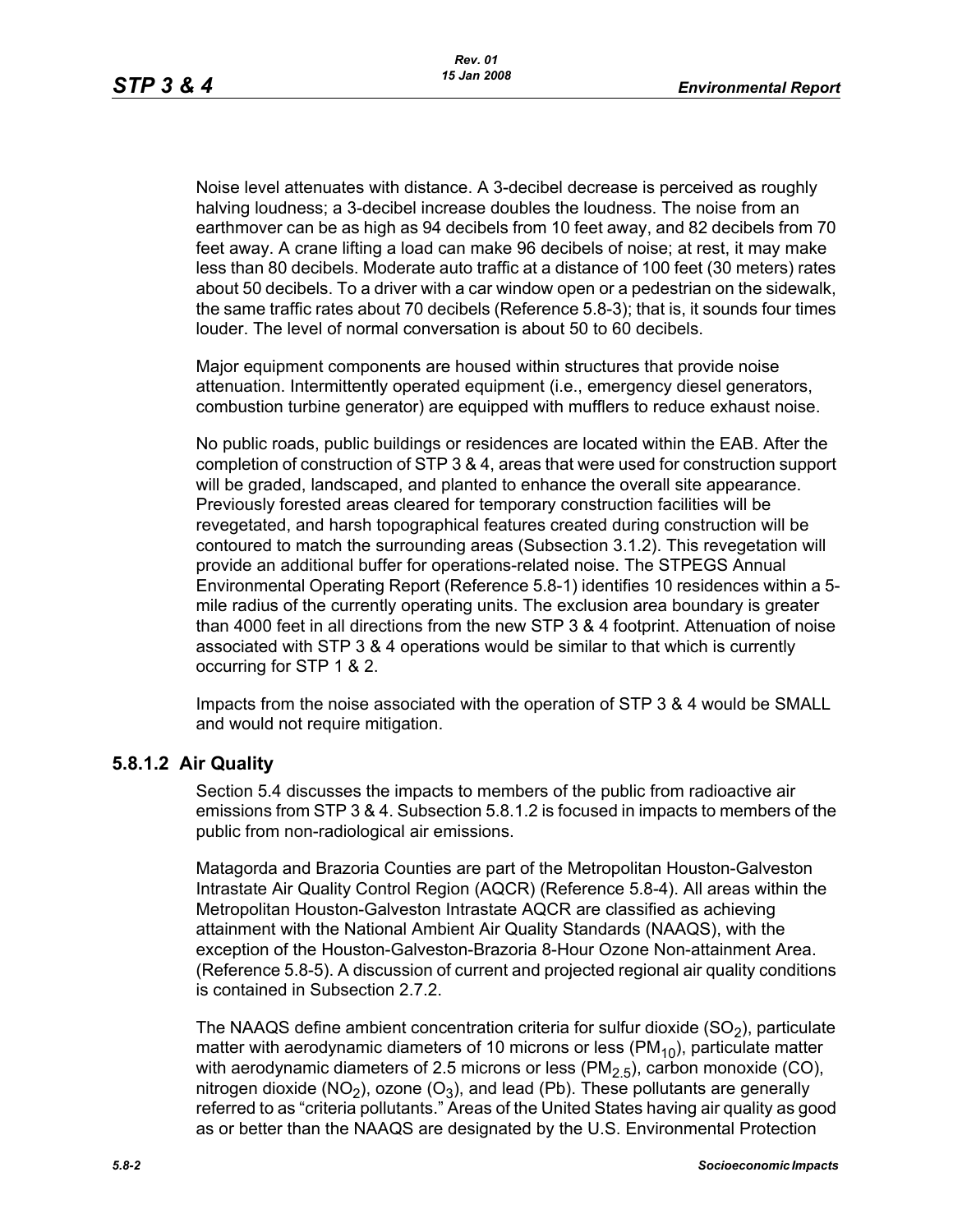Agency (EPA) as attainment areas. Areas with air quality that is worse than the NAAQS are designated by EPA as non-attainment areas (Reference 5.8-5). The Houston-Galveston-Brazoria area holds non-attainment status for ground-level ozone under the 8-hour standard that became effective June 15, 2005. Counties affected under this status are: Brazoria, Chambers, Fort Bend, Galveston, Harris, Liberty, Montgomery, and Waller. The region was classified as being in "moderate" nonattainment of the 8-hour standard and was given a maximum attainment date of June 15, 2010 (Reference 5.8-5).

STP 3 & 4 will have three standby diesel generators per unit, and one combustion turbine generator per unit. Emissions from those sources are described in Subsection 3.6.3. Section 1.2 lists all authorizations required before the start of operation, including the authorizing agency, the source of authorization, the requirement for authorization, and the permitted activity. The standby diesel generators and turbine generators would be operated periodically on a limited short-term basis. Subsection 3.6.3.1 discusses the operation of these systems. Table 3.6-3 describes annual estimated emissions from these sources, including equipment use estimates. No operational sources of gaseous emissions other than diesel generators, auxiliary boilers, or combustion turbines are planned for STP 3 & 4. Properly maintained asphalt or concrete access roads, and appropriate speed limits, would minimize the amount of fugitive dust generated by the commuting workforce. The impact of the operation of STP 3 & 4 on air quality would be SMALL, and would not warrant mitigation.

#### **5.8.1.3 Thermal Emissions**

Heat dissipation to the atmosphere from operation of the cooling towers and the maincooling reservoir Main Cooling Reservoir (MCR) is described in Subsection 5.3.3.1. The plumes from the cooling towers would occur in each direction of the compass and would be spread over a wide area. The average plume lengths would be short and would not be long enough to reach the site boundary in most directions. Fogging and icing from the operation of the cooling tower is not predicted to occur, and fogging from the operation of the MCR is expected to occur infrequently. Salt deposition due to water droplets drifting from the cooling towers is only predicted to occur for locations less than a mile from the towers, which is within the site boundary. Shadowing in the vicinity of the cooling towers and in nearby agricultural areas was predicted to occur for less than 43 hours per season and 126 hours annually. This represents less than 2% of the total hours of each season and per year. Ground-level increases in humidity would occur in the immediate vicinity of the cooling towers, on developed land within the STP site boundary.

The NRC's Environmental Standard Review Plan (NUREG-1555) notes that the plume from a cooling pond like the MCR would exist as a fog over the pond or as ground-level fog evaporating within 300 meters from the pond, or would lift to become stratus for winds less than or equal to 2.2 meters per second. Elevated plumes and the associated shadowing would not be expected from the operation of the MCR.

Because there is no residential area within the site boundary, the impacts on nearby communities from thermal emissions would be SMALL and no mitigation would be required.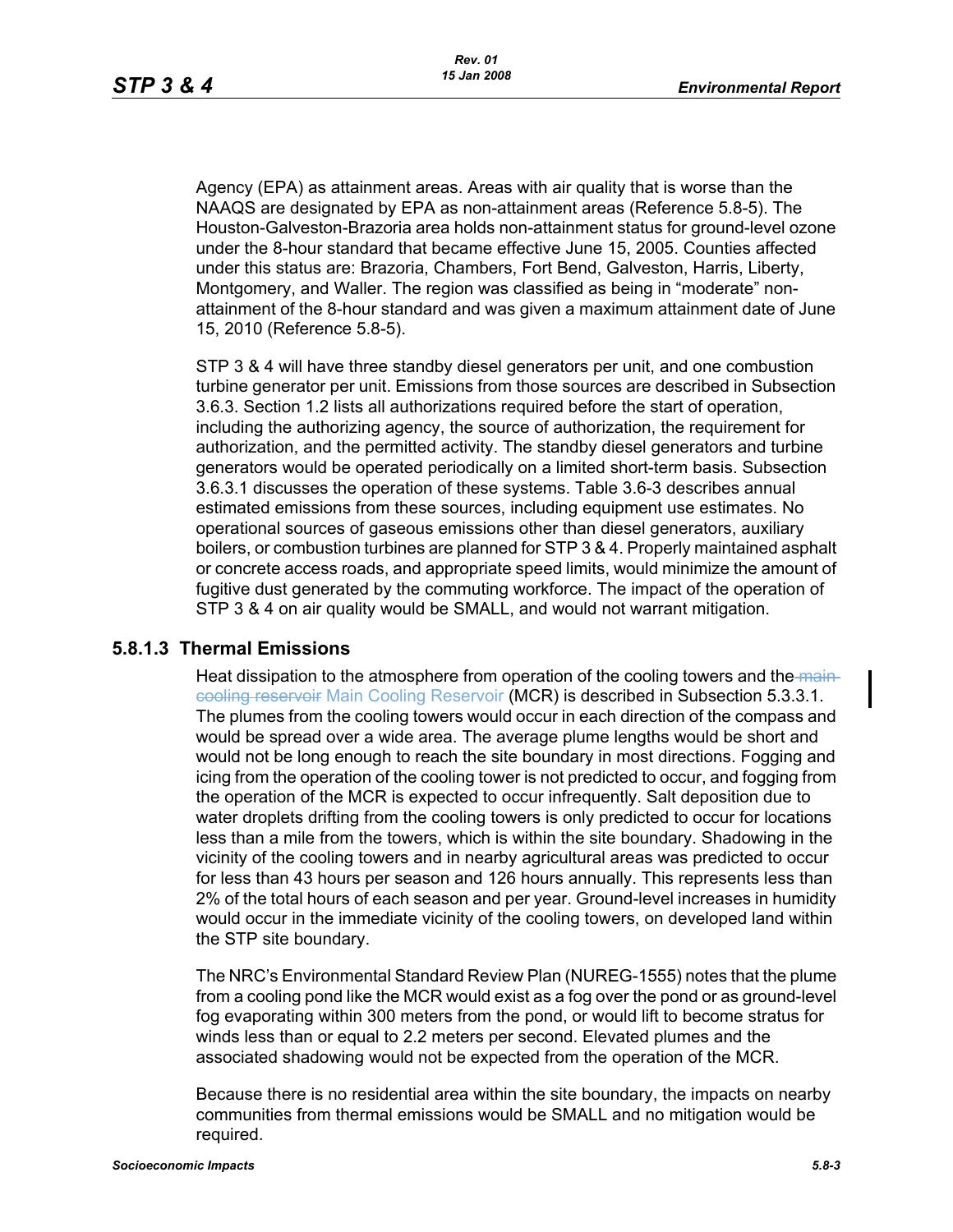# **5.8.1.4 Visual Intrusions**

The nearest full-time residence is approximately 1.5 miles west-southwest from the EAB boundary. There are 10 residences within a 5-mile radius of STP 1 & 2. The LCRA Park (FM 521 River Park) is approximately 6 miles east of the STP site. At this distance, the STP 3 & 4 reactor containment buildings and the two mechanical draft cooling towers would be visible. Impacts from the additional structures would be SMALL compared to existing conditions and would not warrant mitigation.

The visual impacts from the operation of the cooling towers would be the towers themselves plus the plumes generated during operation. Specifics for modeling of the plume are contained in Subsection 5.3.3. Specifics for the length and frequency of elevated plumes are contained in Subsection 5.3.3.1.0. The plumes from the cooling towers would occur in each direction of the compass and would be spread over a wide area, reducing the time that the plume would be visible from a particular location. The average plume lengths would be relatively short. Plumes would be visible at the 10 residences within the 5-mile radius for periods ranging from between 16 hours/year to 183 hours/year. These plumes would only be visible during daylight hours for these periods. Because of the varying directions and short average plume lengths, impacts from elevated plumes would be SMALL and not warrant mitigation.

The current Reservoir Makeup Pumping Facility (RMPF) is visible from the Colorado River and from the east bank of the river. This facility was sized for four units and, therefore, there would be no change in its visibility over existing conditions related to STP 3 & 4. Visual impact of the RMPF would be SMALL and would not warrant mitigation.

# **5.8.1.5 Other Impacts**

Roads within the vicinity of the STP site would experience a temporary increase in traffic at the beginning and the end of the shift. However, the current road network has sufficient capacity to accommodate the increase, as detailed in Subsection 5.8.2. Therefore, no significant traffic congestion would result from operation of STP 3 & 4. Impact to roads in the vicinity of the STP site would be SMALL and would not warrant mitigation.

# **5.8.1.6 Conclusion**

Physical impacts to the surrounding population as a result of operation of STP 3 & 4 would be SMALL and would not warrant mitigation.

# **5.8.2 Social and Economic Impacts**

This section evaluates the demographic, economic, infrastructure, housing, and community including education and public services impacts to the region as a result of operating STP 3 & 4. The evaluation assesses impacts of operation and of demands placed by the workforce on the region. STP 3 & 4 would require approximately 888 workers (Subsection 3.10.3). The current schedule projects a commercial operation date of 2015 for STP 3 and 2016 for STP 4. This analysis conservatively assumes that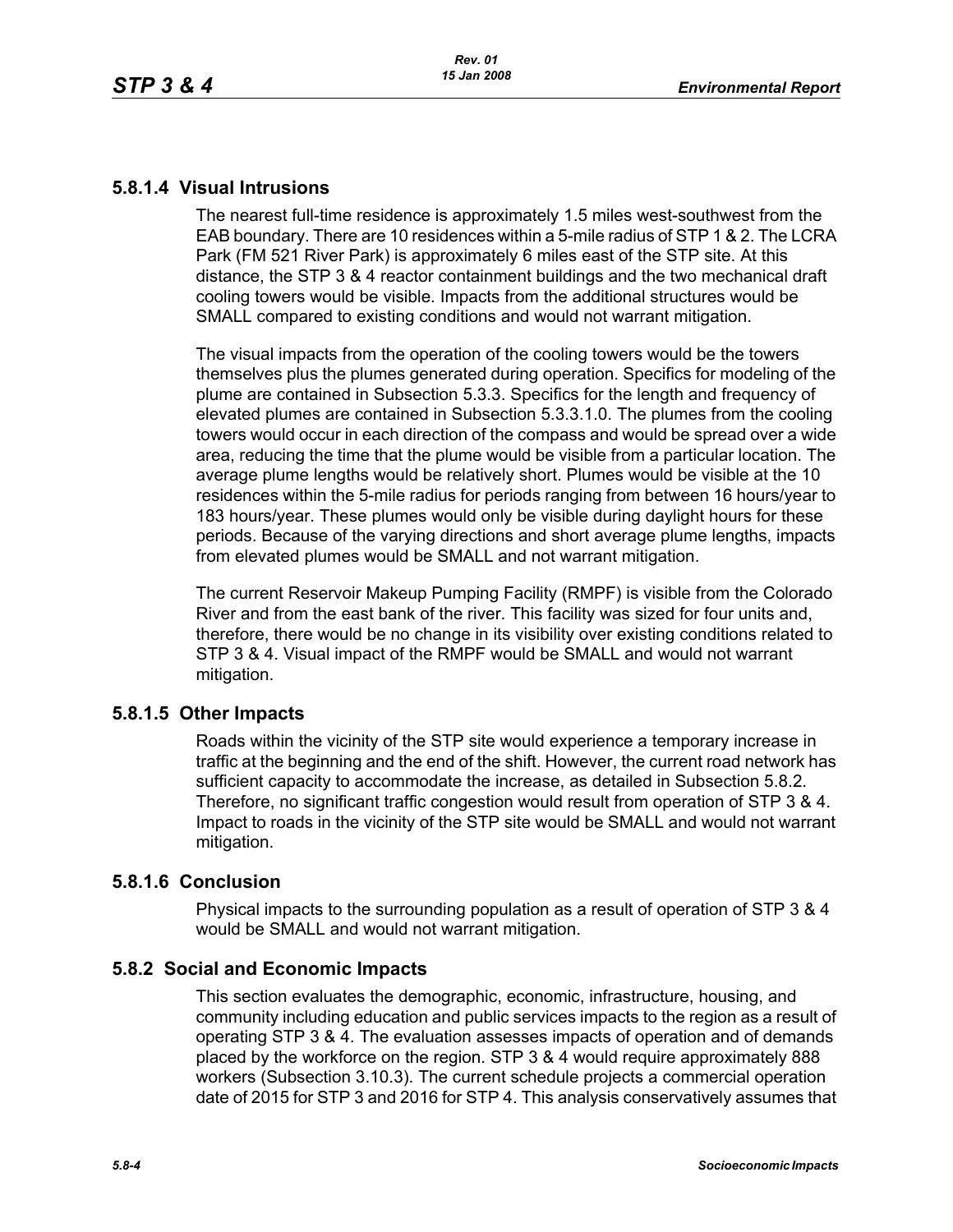STP 3 & 4 will apply for license renewal, which would extend their operation an additional 20 years—until 2075 and 2076, respectively.

It is likely that operation of STP 3 & 4 would overlap for a 33-year period from 2015 to 2048 with the continued operation of STP 1 & 2, which currently employs approximately 1365 onsite staff (1140 STP staff plus 225 contractors) (Table 2.5-1). This analysis conservatively estimated that STP 1 & 2 will apply for license renewal, which would extend their operation an additional 20 years—until 2047 and 2048, respectively. STP 1 & 2 refueling outages last approximately 17 to 35 days and require approximately 1500 to 2000 additional workers. For the new units, refueling outages would be similar to those of STP 1 & 2.

In performing these socioeconomic analyses, the migration and residential distribution of the operations workforce is based on the residential distribution of the current operations workforce. As stated in Section 2.5, approximately 83% of the STP 1 & 2 workers reside within two counties—Matagorda (60.7%) and Brazoria (22.4%). The remaining 17% are distributed across 18 other counties (Table 2.5-1).

# **5.8.2.1 Demography**

The 2000 population within the 50-mile radius of the region was approximately 258,960 and is projected to grow to approximately 657,940 by 2080, for an average annual growth rate over the 60-year period of 1.2% (see Table 2.5-2). STPNOC anticipates employing 888 operations workers at STP 3 & 4. In reality, a percentage of this workforce would already reside within the 50-mile region and the remainder would migrate into the region. However, to be conservative, STPNOC assumes that all of the STP 3 & 4 employees will migrate into the region, and that each operations worker will bring a family. The average household size in Texas is 2.74 (Reference 5.8-6). The average household size, 2.74, is used instead of average family size, 3.28, in order to slightly offset the estimated increase in population caused by the assumption that all of the STP 3 & 4 workforce would migrate into the 50-mile radius.

An operational workforce of 888 would increase the population in the 50-mile region by 2433 people (888 workers  $\times$  2.74). It was assumed that the residential distribution of [the STP 3 & 4 workforce would resemble that of the current STP 1 & 2 workforce \(Table](http://www.stats.bls.gov/)  2.5-1). Therefore, approximately 1477 people (60.7% × 2433) would live in Matagorda County and 545 (22.4% × 2433) would live in Brazoria County. These numbers constitute 3.9% and 0.2% of the 2000 populations of Matagorda and Brazoria Counties, respectively. They would constitute even smaller percentages of the projected populations of those counties.

The employees and their families not residing in Matagorda or Brazoria County (411 people) would be scattered throughout the other counties within the 50-mile radius. Based on the distribution of the STP 1 & 2 operations workforce, the maximum number of workers in any one county other than Matagorda and Brazoria would be 40 (i.e., 4.5% of the 888 operations workers, see Table 2.5-1). Including family members, the maximum population increase would be 109 people. This increase in population would represent a small percentage of the existing populations of any one of those counties.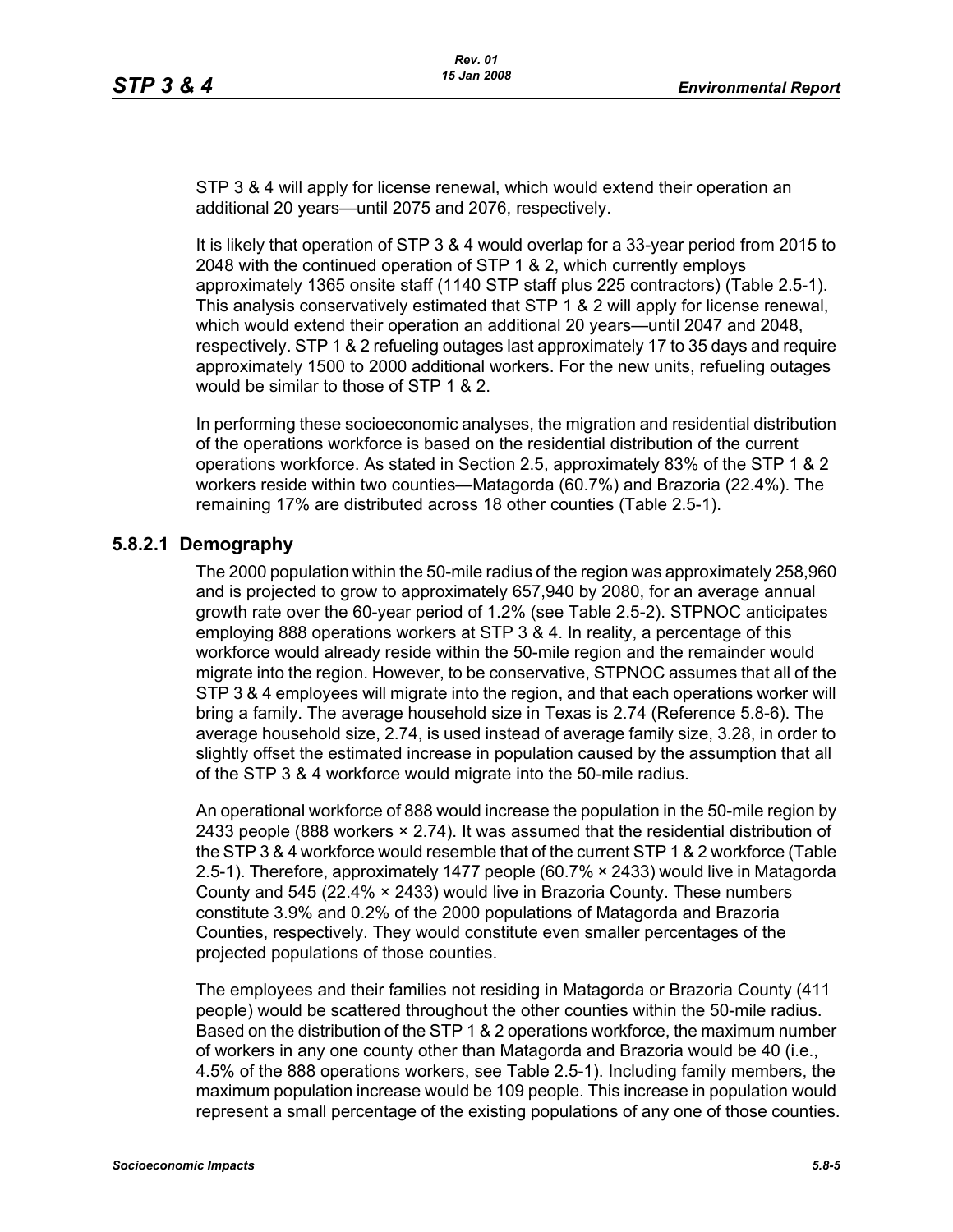Additional jobs in the region would result from the multiplier effect attributable to the new operations workforce. In the multiplier effect, each dollar spent on goods and services by an operations worker becomes income to the recipient who saves some but re-spends the rest. The recipients' re-spending becomes income to someone else, who in turn saves part and re-spends the rest, and so on and so forth. The number of times the final increase in consumption exceeds the initial dollar spent is called the "multiplier." The U.S. Department of Commerce Bureau of Economic Analysis Economics and Statistics Division provides multipliers for industry jobs and earnings (Reference 5.8-7). The economic model, RIMS II, developed by the U. S. Department of Commerce, Bureau of Economic Analysis incorporates buying and selling linkages among regional industries and is used to estimate the impact of new nuclear plantrelated expenditure of money in the region of interest. For every operations job at the new units, an estimated additional 1.47 jobs would be created in the 50-mile region, which means that 888 direct jobs would result in an additional 1305 indirect jobs for a total of approximately 2193 new jobs in the region (Table 5.8-1). Since most indirect iobs are service-related and not highly specialized, most, if not all, indirect jobs would likely be filled by the existing workforce within the 50-mile region. For every dollar spent by a worker, an estimated additional 0.56 dollars would be injected into the regional economy (Reference 5.8-7).

# **5.8.2.2 Impacts to the Community**

# **5.8.2.2.1 Economy**

The impact of the operation of STP 3 & 4 on the local and regional economy depends on the region's current and projected economy and population. The economic impacts of a potential 60-year period of operation are discussed below.

In the other socioeconomics sections in Chapter 5, all new operating personnel are conservatively assumed to come from outside of the 50-mile region. The reason that approach is considered conservative is that stresses to regional resources, such as water supplies, would be greater with a larger in-migration and would be considered negative. Conversely, with respect to the regional economy, a larger in-migration of project-related population would be considered positive. Therefore, to avoid overstating the level of impact to the economy, a range of impacts based on 50% to 100% of the operations workforce migrating into the 50-mile radius is considered.

The employment of the operations workforce for such an extended period of time would have economic and social impacts on the surrounding region. Matagorda County would be the most affected county in the 50-mile region because it would have more employees residing than any other county, and it would receive property tax revenues assessed on the new units. The influx of people spending wages, paying taxes, using public services and utilities, and building houses has a more noticeable impact on Matagorda County with its lower population, than Brazoria County, which has a greater population and would also have an influx but not as large.

The wages and salaries of the operating workforce would have a multiplier effect that would result in an increase in business activity, particularly in the retail and service industries. Assuming the entire operations workforce would migrate into the 50-mile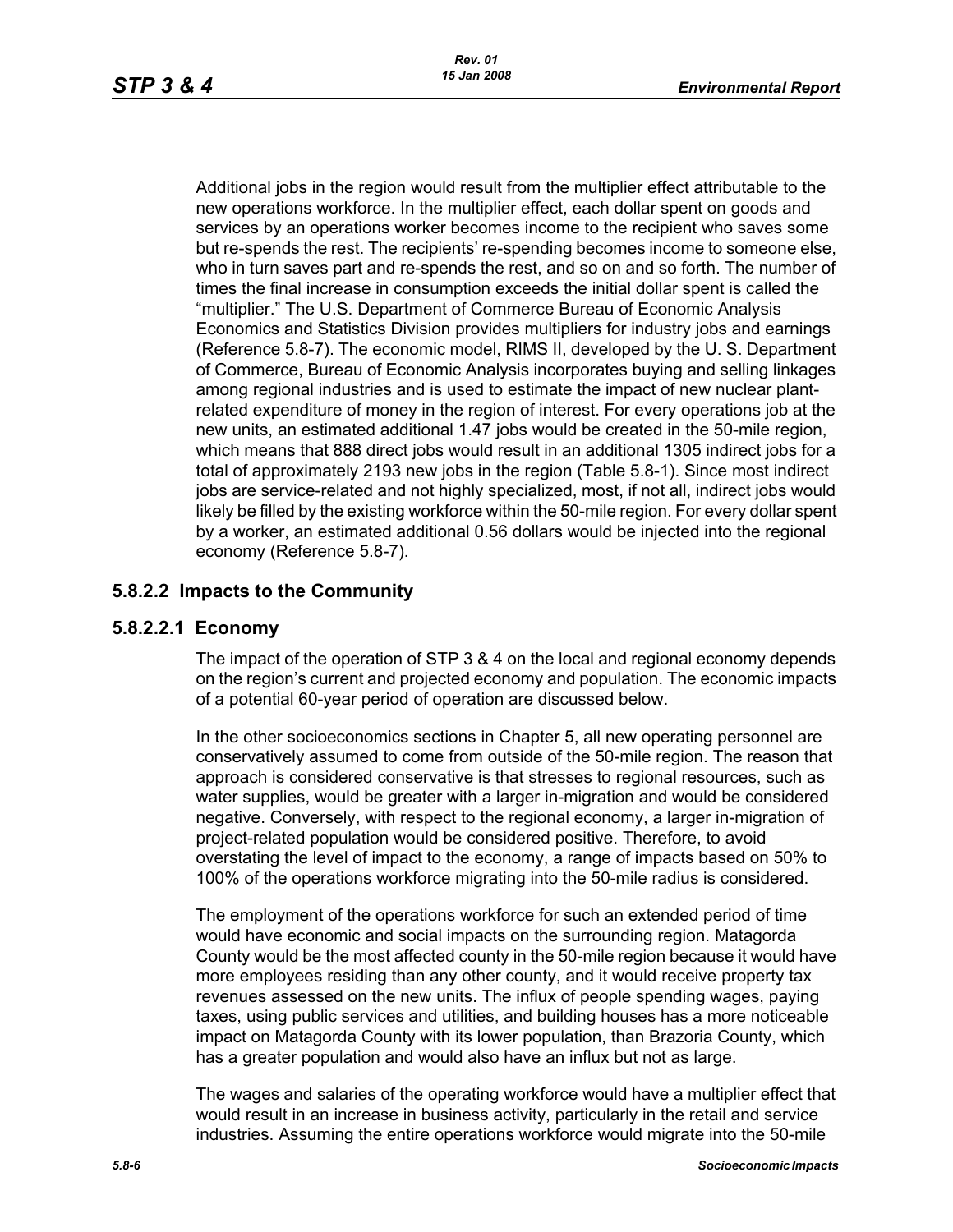radius, the creation of 888 jobs would inject \$90,181,728 to \$110,129,760 per year into the regional economy. If only half of the workers would migrate into the region (assuming the other half would already reside within the region), this dollar impact would be reduced by 50%. These conclusions are analyzed below.

The wage range of a nonmanagerial operations worker is assumed to be \$65,100 to \$79,500 per year. Managerial staff wages would be larger, but these employees comprise a smaller percentage of the workforce. Therefore, to be conservative, the nonmanagerial wage range was used. The range was multiplied by the number of workers—888—to calculate total dollars earned per year of \$57,808,800 to \$70,596,000.

An earnings multiplier for the power generation and supply industry in the two-county region, 1.56 (Reference 5.8-7), was applied to the total dollars earned per year. According to these calculations, the total impact of worker wages on the 50-mile region would be between \$90,181,728 and \$110,129,760 per year. If only 50% of the operations workforce would migrate into the region, the dollar impact would be \$45,090,864 to \$55,064,880 per year. (Note: STPNOC acknowledges that the earnings multiplier is for the two-county region, but believes that this multiplier is reasonably representative of the balance of counties within the 50-mile radius.)

As stated previously in Subsection 5.8.2.1, for every new operations job, an estimated additional 1.47 indirect jobs would be created, which means that the 888 direct jobs would result in an additional 1305 jobs for a total of 2193 jobs. If 50% of the operations workforce would migrate into the 50-mile region, then 444 direct jobs would result in an additional 653 additional jobs, for a total of 1097 new jobs.

Most indirect jobs would be service-related, not highly specialized, and filled by the existing workforce within the 50-mile region, particularly the two counties of interest. There are currently 8870 unemployed workers in the two counties. This equates to a 5.9% unemployment rate in the two counties. Some or all of the indirect jobs created by the operations workforce would be filled by unemployed workers in these counties. This would have a positive impact on the economy by providing new business and job opportunities for local residents.

Because of the estimated distribution of the workers, Matagorda County would experience 60.7% of this economic activity and Brazoria County would experience approximately 22.4%. Matagorda County would be the most affected. Beyond Matagorda County, the impacts would become more diffuse since a smaller percentage of the workforce would live in the other counties and the larger economic bases of some counties, particularly Brazoria County, would serve to dilute any impacts.

Therefore, the impacts of STP 3 & 4 operations on the economy would be beneficial and SMALL everywhere in the region except Matagorda County, where the impacts would be beneficial, MODERATE, and positive, and mitigation will not be warranted.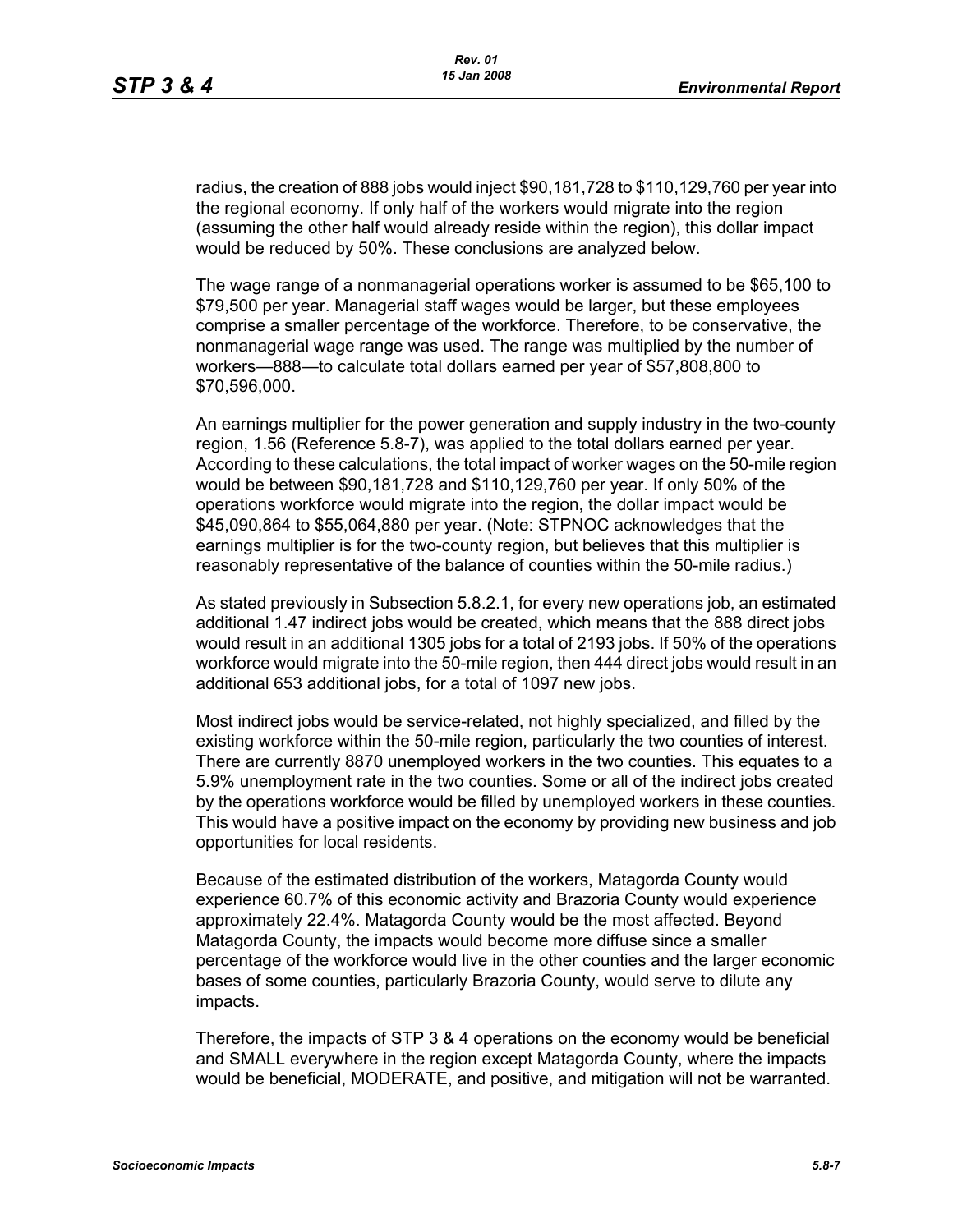# **5.8.2.2.2 Taxes**

Several types of taxes would be generated by the operation of STP 3 & 4, which would begin operation in 2015. In addition to taxes currently paid, NRG South Texas LP (STPNOC's only owner subject to taxation) would pay additional franchise, sales, and property taxes based on the value and power generated by STP 3 & 4 and on operating expenditures. New workers and their families would also contribute sales and property tax revenues to the area.

Subsection 4.2.2.2.2 provides a detailed description of the significance categories applicable to tax impacts, which are derived from the analysis in the Generic Environmental Impact Statement (GEIS) for License Renewal of Nuclear Plants (NUREG-1437). STPNOC reviewed this methodology and determined that the significance levels were appropriate to apply to an assessment of tax impacts as a result of STP 3 & 4 operations. In summary, significance levels are considered SMALL if new tax payments are under 10% of the taxing jurisdiction's revenue, MODERATE if payments are 10% to 20%, and LARGE if payments represent more than 20% of revenue.

#### Personal Income and Corporate Franchise Taxes

As noted in Subsection 2.5.2.3, Texas has no personal income tax, but recently amended the law to extend coverage of the franchise tax on businesses; the changes take effect January 1, 2008. To date, NRG South Texas LP (STPNOC's only taxable ownership entity) has not been required to pay franchise tax on STP 1 & 2. As of July 2007, the state of Texas has not yet completed the implementing regulations for the new law, and the applicability of the franchise tax to various types of ownership structures is not yet fully defined.

The franchise tax is a gross margin tax (i.e., it is calculated on revenues less allowable operating costs). Under the energy industry's current unregulated environment, neither revenues nor operating costs are fully predictable for several years in the future. Therefore, NRG has estimated a range for annual franchise tax payments on STP 3 & 4. For STP 3, payments are based on gross margin estimates of \$468 to \$543 million per year, yielding franchise tax payments of \$4.7 to \$5.4 million, while payments for STP 4 would be based on gross margin estimates of \$390 to \$470 million per year, yielding franchise tax payments of \$3.9 to \$4.7 million. These estimates assume that STP 3 & 4 would be 100% privately owned and fully subject to the franchise tax. If part of the ownership were to include publicly-owned organizations (as is currently the case for STP 1 & 2), and if these organizations were not fully subject to the franchise tax, the tax payments would be lower.

Based on these estimates (and assuming 100% private ownership), the owners of STP 3 & 4 would pay an estimated \$4.7 to \$5.4 million in franchise taxes in 2015, the first year of operation for STP 3, and an estimated \$8.6 to \$10.0 million in 2016, when STP 4 comes on line, and in subsequent years. The state of Texas has projected franchise tax revenues for the 2008-2009 biennium at over \$5.8 billion (or \$2.9 billion per year) (Reference 5.8-8). Since the tax applicability will change substantially beginning in 2008, it is not possible at this time to project the revenue to years 2015–2016.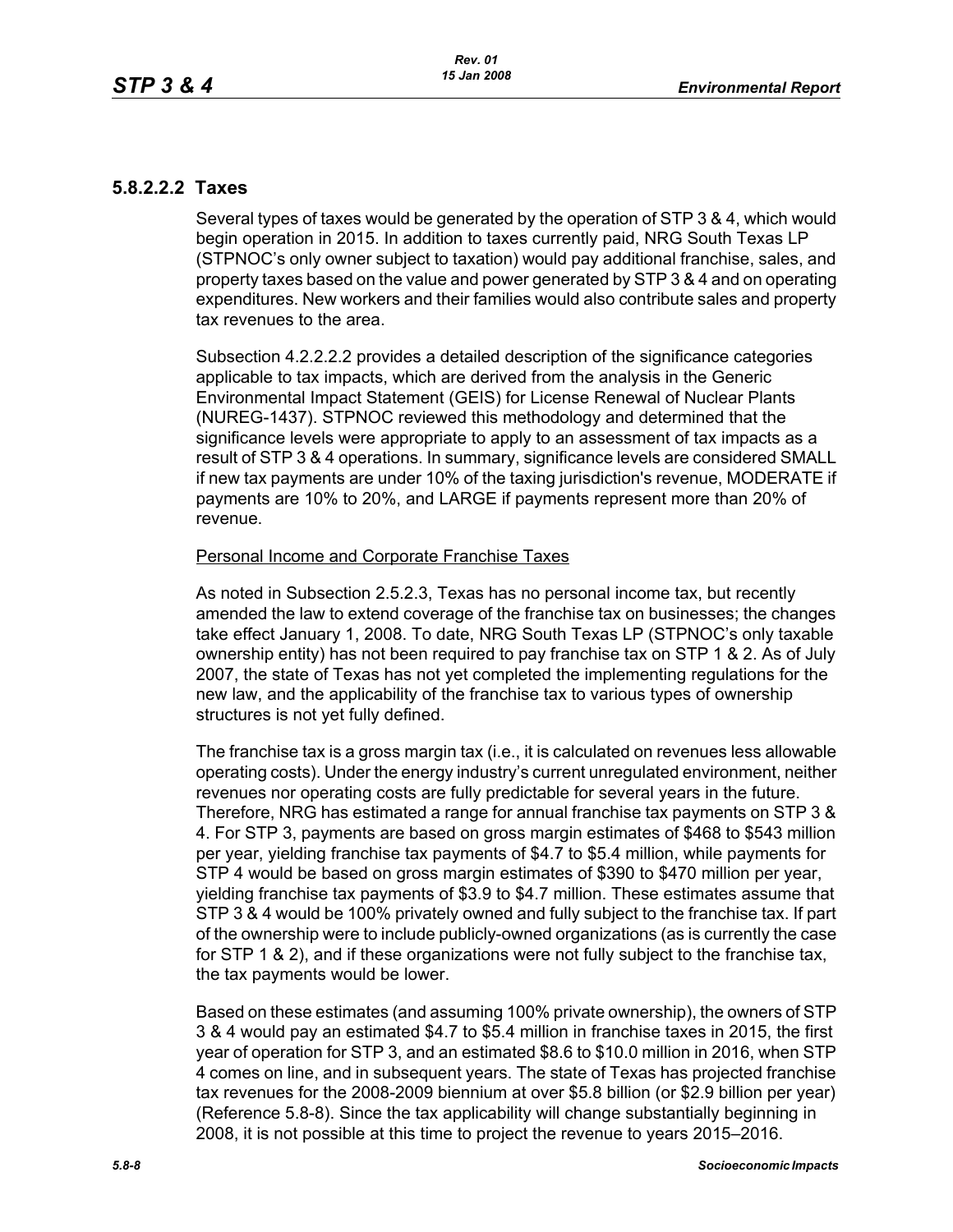However, the projected payments for STP 3 & 4 represent well under 1.0% of the state's projected franchise tax revenues for 2009. It is likely that franchise tax payments for STP 3 & 4, beginning in 2015 would represent a SMALL positive impact to the state of Texas for franchise tax collections.

In addition to direct taxes paid for STP 3 & 4, local operating expenditures as well as purchases by the operating workforce would have a multiplier effect on the local economy, where money would be spent and re-spent within the region. Because of this multiplier effect, businesses in Matagorda County and adjacent areas, particularly retail and service sector firms, could experience revenue increases, and there may be prospects for new startup firms and additional job opportunities for local workers. Existing and new firms could generate additional profits, which would further contribute to increased franchise taxes, although the exact amount is unknown. Impacts would be positive and SMALL.

STP's expansion could also stimulate the formation of new businesses and the expansion of existing firms; these businesses would increase Texas franchise tax collections. Thus, the business tax base in the region would expand, especially in Matagorda County, but also in adjacent counties where STP's expansion could stimulate the economy. Impacts to Texas franchise tax collections would be positive and SMALL.

#### Sales and Use Taxes

The state of Texas, Matagorda County, and cities and counties surrounding the STP site would experience an increase in the amount of sales and use taxes collected. Additional sales and use taxes would be generated by retail purchases by the operating workforce, and from increased expenditures by STPNOC for the operation of STP 3 & 4.

Currently, it is difficult to assess the extent of impact on sales and use tax collections from the new workforce. Matagorda County has a small population and is predominantly rural, with limited shopping or entertainment options. The Houston metropolitan area is the retail center of the region, so it is likely that suburbs and towns along the southern part of greater Houston, such as Lake Jackson in Brazoria County, would realize the greatest increase in, and derive the greatest benefit from, sales taxes, although this would be a SMALL positive impact relative to their overall sales tax revenues. However, it is also likely that Bay City and, to a much lesser extent, Palacios, would also experience SMALL to MODERATE positive impacts from increased sales tax collections. In absolute terms, the amount of sales and use taxes collected over a potential 60-year operating period could be large, but SMALL when compared to the total amount of taxes collected by Texas and the affected counties and cities.

#### Other Sales- and Use-Related Taxes

Visitors to STP during the operations of STP 3 & 4, as well as workers used for outage maintenance activities over the life of the new (and existing) units, would use local motels and pay the hotel occupancy tax that is imposed by the state of Texas (currently 6%) and the City of Bay City (currently 7%). Because of Bay City's small population,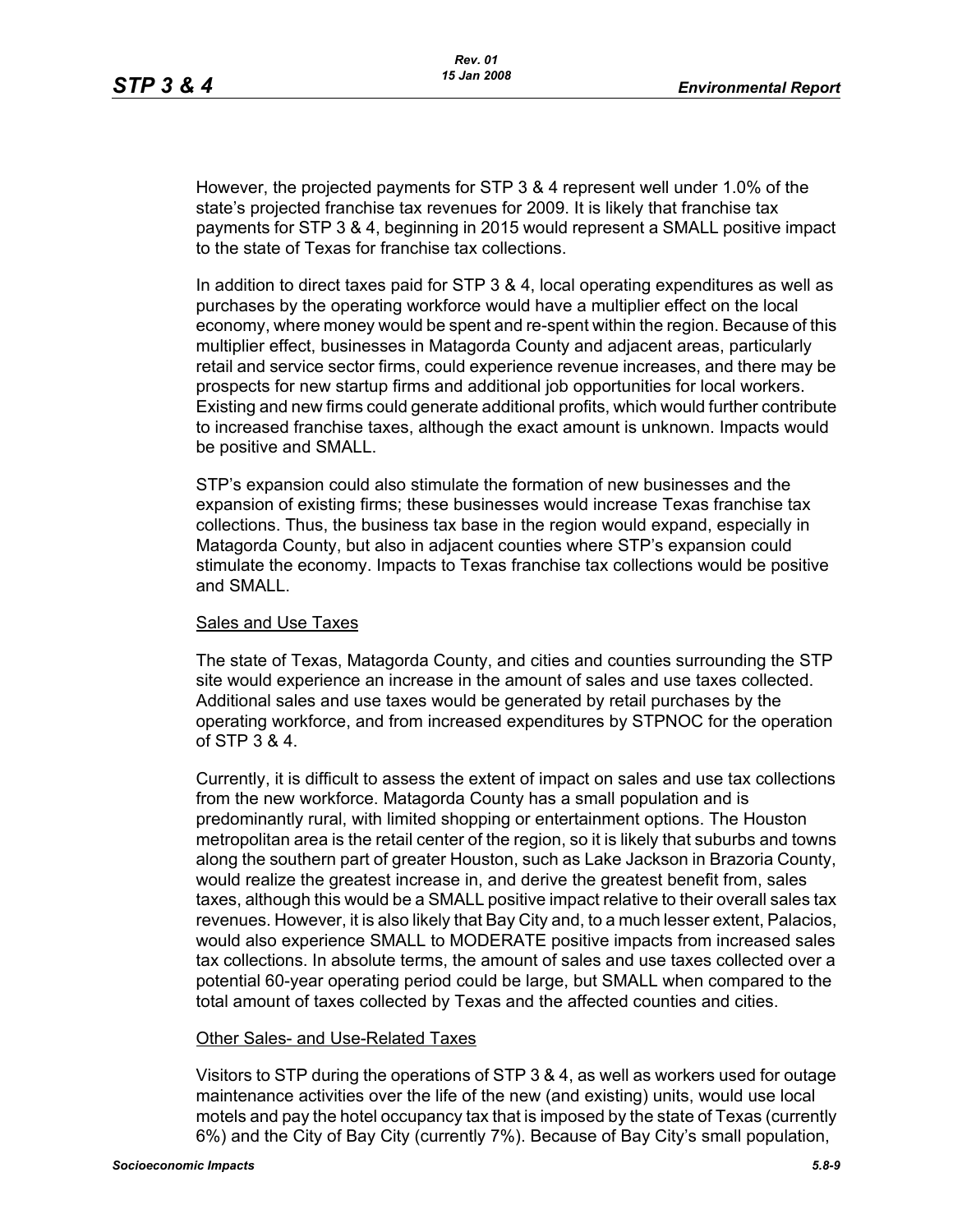MODERATE benefits to the city could result from these tax collections, while benefits to the state of Texas would be SMALL when compared to overall hotel occupancy tax collections.

With new residents, the cities of Bay City and Palacios would receive positive impacts from increased sales tax collections on telecommunications services and on the residential use of gas and electricity. The amounts are unknown at this time but are expected to be relatively SMALL.

#### Property Taxes — Counties and Special Districts

During the operation of STP 3 & 4, the additional assessed valuation of the plant (over the existing amount for STP 1 & 2) would be based on some combination of cost, income from the sale of electric power, and market value. Some inputs to the formulas would be negotiated between the owners of STP 3 & 4 and the appraisal district.

During the 60-year operation period for STP 3 & 4, the plant owners subject to taxation would pay additional property taxes to Matagorda County, the Matagorda County Hospital District, Navigation District #1, Drainage District #3, and the Palacios Seawall District (see Table 2.5.2.3-15) based on the appraised valuation. Although the amount of these payments is unknown at this time, it is likely that such payments would provide a MODERATE to LARGE positive impact to those taxing jurisdictions and to the local economy.

One of the main sources of economic impact related to the operation of new units would be property taxes assessed on the facility. Currently, STP 1 & 2's tax payments represent approximately 75% of the total property taxes received by Matagorda County (see Table 2.5-14). Property taxes to be paid by the owners for STP 3 & 4 during operations would depend on many factors, including millage rates, the percent ownership of each co-owner, and the co-owner's taxable status. However, since the appraised value once STP 3 & 4 operations begin would increase substantially higher than if the project was not undertaken, it is likely that the beneficial impacts to Matagorda County and the special taxing districts would be LARGE.

Property tax revenues in Matagorda County and adjacent counties would also derive from new residents associated with the operation of STP 3 & 4. These increases would have a positive and SMALL impact on tax revenues in more heavily populated jurisdictions such as Brazoria County, but in Matagorda County, with a much smaller population, the relative impacts would be positive and SMALL to MODERATE.

#### Property Taxes — Independent School Districts

As discussed in Subsection 2.5.2.3.5, the owners of STP 1 & 2 pay taxes to the Palacios independent school district (ISD) and is its largest taxpayer. Expected increases in the appraised valuation of the STP facility as a result of operation of STP 3 & 4 would result in larger tax payments to the ISD. However, under current Texas school funding guidelines, additional revenues paid to Palacios ISD (a property-rich district) would flow to the state of Texas for redistribution to property-poor districts (see Subsections 2.5.2.3.5 and 4.4.2.2.2). Although the amount of the increased tax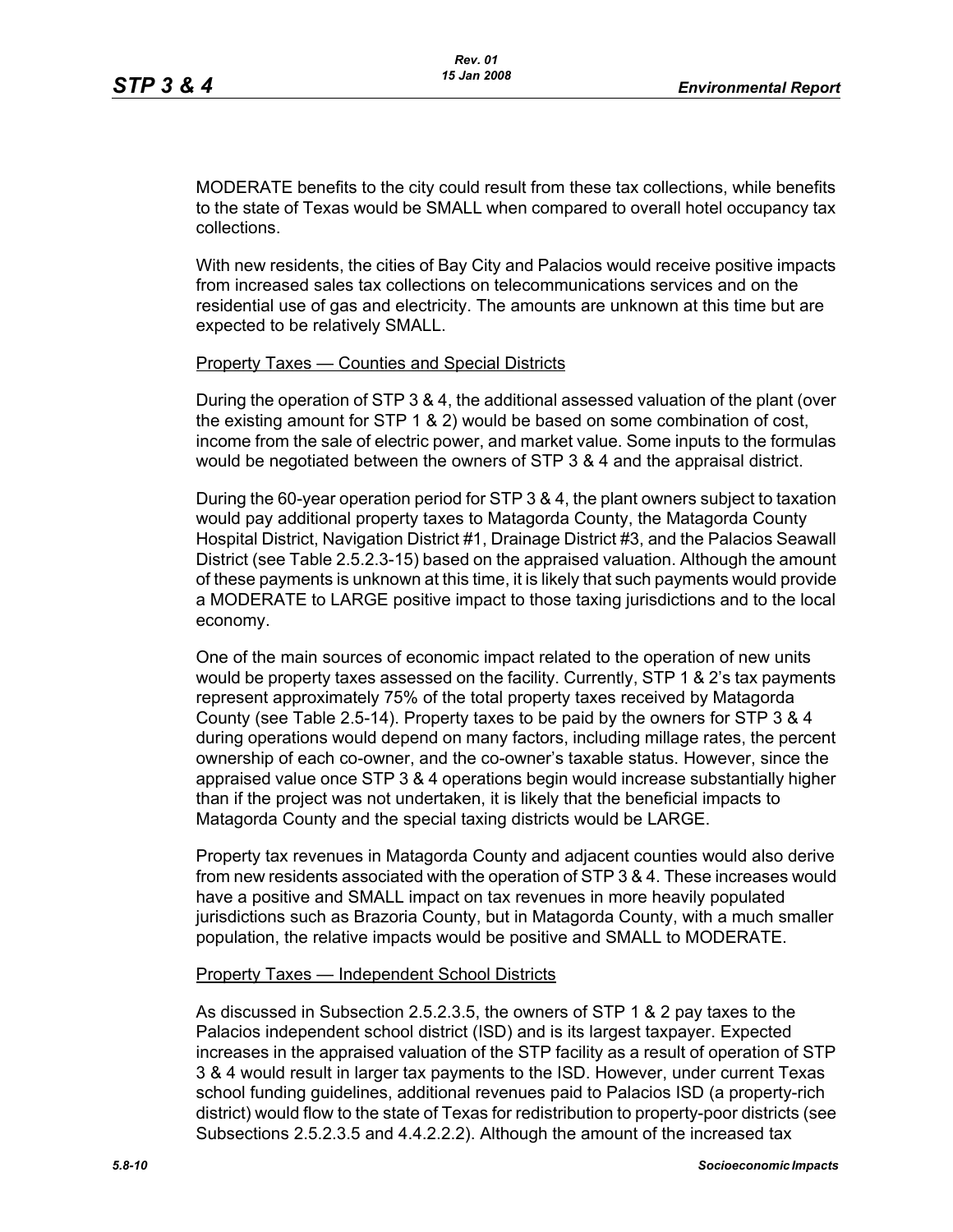payments cannot be known at this time, the larger payments would provide a relatively SMALL positive impact to the state of Texas as a whole. If Texas were to change its school funding mechanism, impacts to school districts would be different in a way that is impossible to predict.

The increased number of workers required to operate STP 3 & 4 could result in larger enrollments in Palacios schools (see Subsection 5.8.2.2.8). Since the Texas school funding formula is based on weighted average daily attendance, increases in the number of students would lead to increased revenues for the Palacios ISD, but would also result in the additional expenses related to a larger student body. Fiscal impacts to the Palacios ISD from increased enrollment would be SMALL to MODERATE.

Other school districts in the area do not receive property tax revenues from STPNOC, but could experience larger enrollments as STPNOC workforce grows with the operation of STP 3 & 4. Fiscal impacts to these districts would vary from SMALL to MODERATE, depending on the size of their existing enrollment, the amount of enrollment increases, their existing property tax revenues, and their status as a "property-rich" or "property-poor" school district under Texas school funding wealth equalization guidelines. These impacts are discussed more fully in Subsection 5.8.2.2.8.

A recently passed law could decrease STP's property tax obligations to the Palacios ISD without reducing Palacios ISD's overall revenues (see Subsection 4.4.2.2.2 for a complete discussion). The new law essentially will allow school districts to reduce the taxable value of new construction for nuclear plants, and allow the plants to defer the effective date of an abatement agreement for up to seven years after the date the agreement was made. Negotiations are underway between NRG and the Palacios ISD to implement this abatement (Reference 5.8-9).

Under current state funding formulas to maintain wealth equalization (described in Subsection 2.5.3.3.3), the Palacios ISD's overall revenues would not decline (Reference 5.8-10). The amount of any tax reduction and of any "sharing" payment on STP 1 & 2 from NRG to the Palacios ISD are unknown at this time, as are any tax arrangements between the Palacios ISD and the privately-owned operators of STP 3 & 4. However, any additional funds received by the Palacios ISD under this arrangement would not be subject to wealth-equalization limits (and could thus remain within the ISD), and could therefore have a SMALL to MODERATE beneficial impact on the school district.

#### Summary of Tax Impacts

Therefore, the overall potential beneficial impacts of taxes collected during the operational period of STP 3 & 4 would be positive and MODERATE to LARGE in Matagorda County and to other taxing jurisdictions within the county, beneficial and SMALL to MODERATE to the Palacios ISD, and positive and SMALL in surrounding areas and in the state of Texas. Mitigation would not be warranted.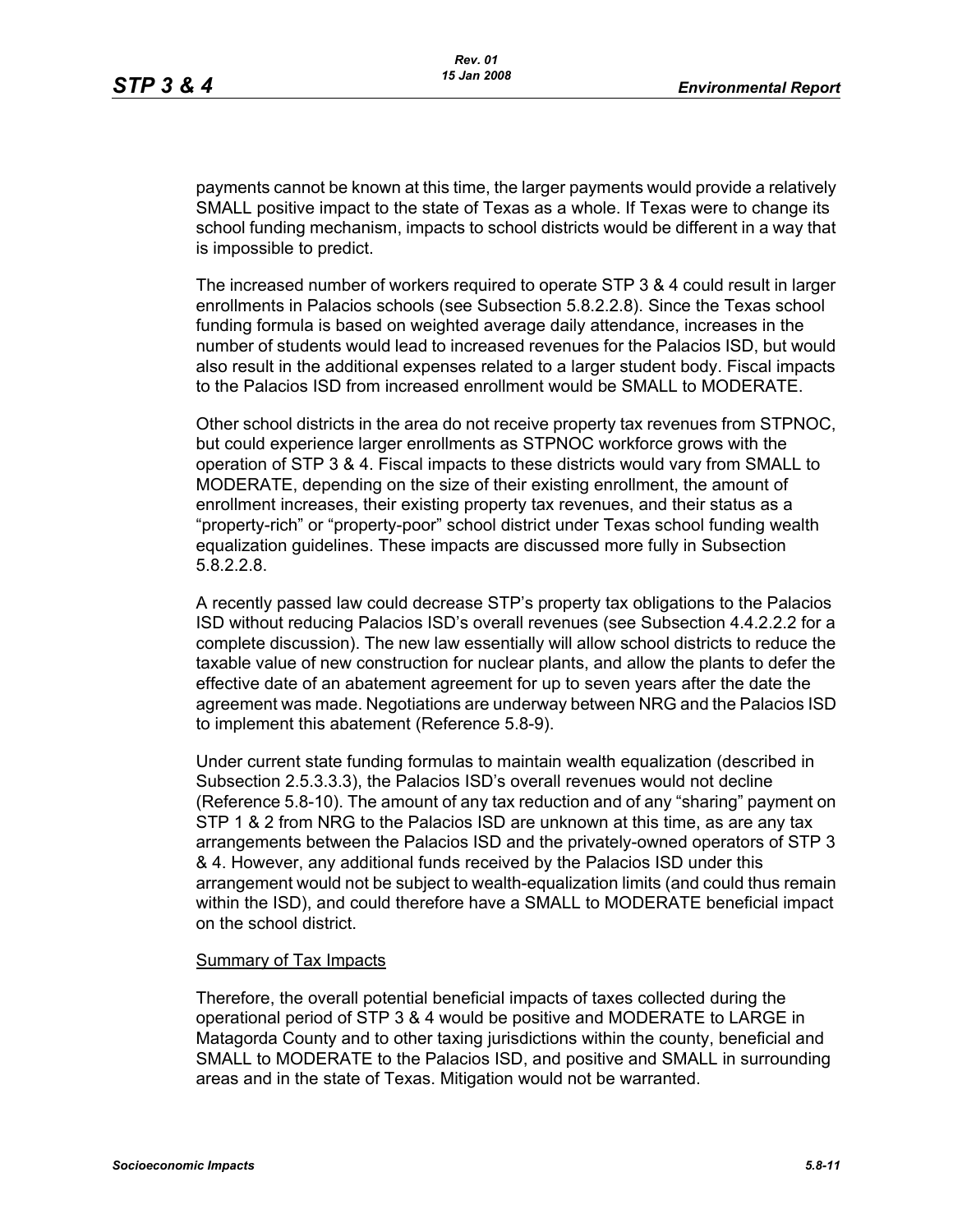# **5.8.2.2.3 Land Use**

NUREG-1437, which provides the methodology used to prepare the socioeconomics section, presents an analysis of offsite land use during license renewal (i.e., operations) that is based on:

- The size of plant-related population growth compared to the area's total population
- The size of the plant's tax payments relative to the community's total revenue
- The nature of the community's existing land-use pattern
- The extent to which the community already has public services in place to support and guide development

In the same document, NRC presents an analysis of offsite land use during refurbishment (i.e. large construction activities) that is based on population changes caused by refurbishment activities. STPNOC reviewed the criteria and methodology in NUREG-1437 and determined that NRC's criteria and methodology are appropriate to evaluate socioeconomic impacts of operation of new units.

Matagorda County is the focus of the land use analysis because the new units and the majority of the workforce would reside there and Matagorda County and its municipalities would be the primary recipients of STP 3 & 4 property tax payments.

First, based on the case-study analysis of refurbishment in NUREG-1437, NRC concluded that all new land-use changes at nuclear plants would be:

| <b>SMALL</b>    | If population growth results in very little new residential or<br>commercial development compared with existing conditions and if<br>the limited development results only in minimal changes in the area's<br>basic land use pattern. |
|-----------------|---------------------------------------------------------------------------------------------------------------------------------------------------------------------------------------------------------------------------------------|
| <b>MODERATE</b> | If plant-related population growth results in considerable new<br>residential and commercial development and the development<br>results in some changes to an area's basic land use pattern.                                          |
| <b>LARGE</b>    | If population growth results in large-scale new residential or<br>commercial development and the development results in major<br>changes in an area's basic land-use pattern.                                                         |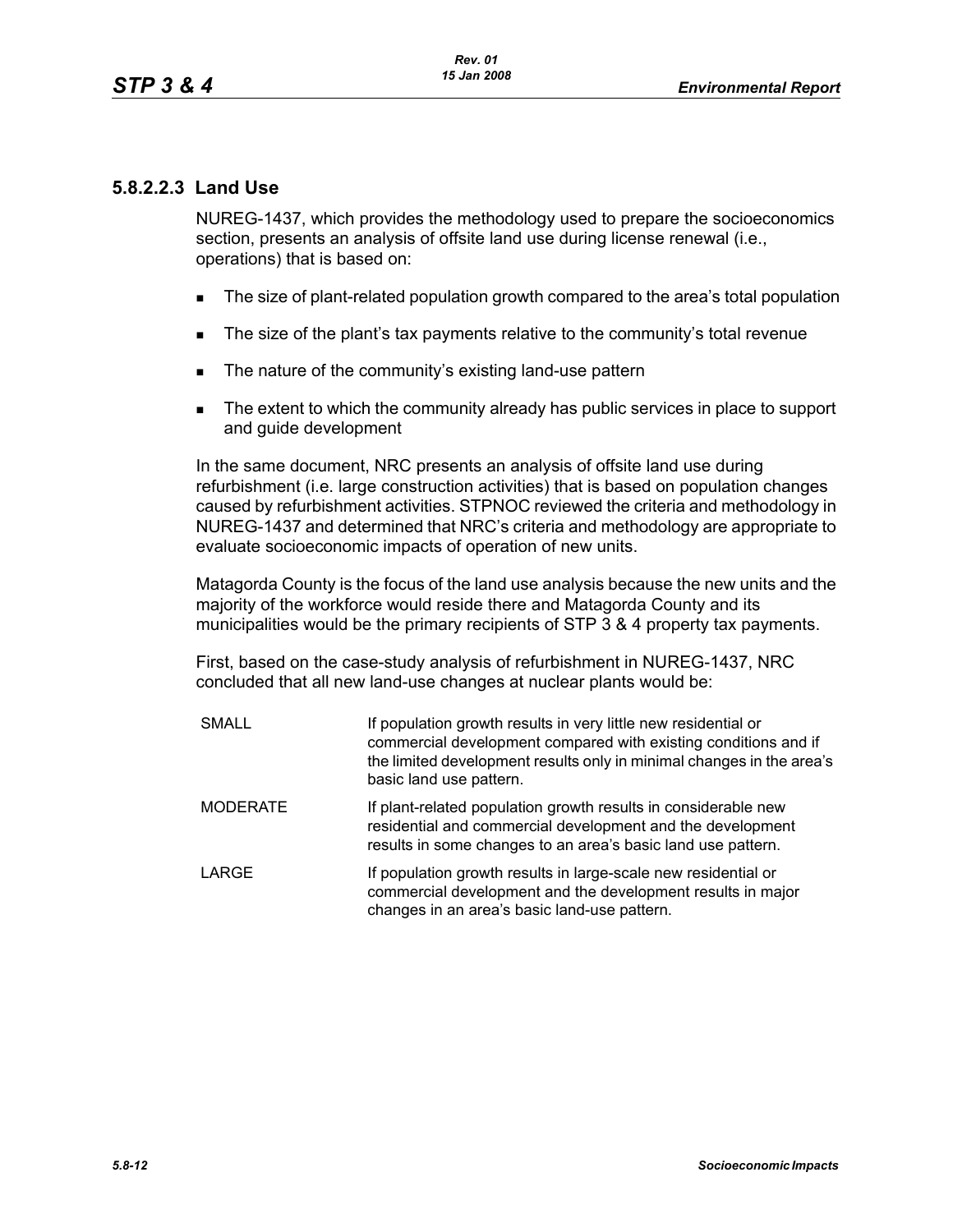Second, NRC defined the magnitude of refurbishment-related population changes as follows:

- SMALL If plant-related population growth is less than 5% of the study area's total population, especially if the study area has established patterns of residential and commercial development, a population density of at least 60 people per square mile, and at least one urban area with a population of 100,000 or more within 50 miles. MODERATE If plant-related growth is between 5% and 20% of the study area's total population, especially if the study area has established patterns of residential and commercial development, a population density of 30 to 60 people per square mile, and one urban area within 50 miles.
- LARGE **If plant-related population growth and density is greater than 20% of** the area's total population is less than 30 people per square mile.

Third, NRC defined the magnitude of license renewal-related tax impacts as:

| SMALL    | If the payments are less than 10% percent of revenue. |
|----------|-------------------------------------------------------|
| MODERATE | If the payments are between 10% and 20% of revenue.   |
| LARGE    | If the payments are greater than 20% of revenue.      |

Finally, NRC determined that, if the plant's tax payments are projected to be a dominant source of the community's total revenue, new tax-driven land-use changes would be LARGE. This would be especially true where the community has no preestablished pattern of development or has not provided adequate public services to support and guide development in the past.

#### Offsite Land Use in Matagorda County

Matagorda County covers an area of 1114 square miles (Subsection 2.5.2.4.1). In 2002, approximately 70% of the land area of Matagorda County consisted of farms and ranches (Subsection 2.2.3). There are only two incorporated cities in Matagorda County—Bay City, the county's seat, and the City of Palacios—and they have the two largest concentrations of population.

There is no formal land use planning or zoning at the county, city, or town level in Matagorda County; only subdivision regulations. However, the cities of Bay City and Palacios, do (Subsection 2.5.2.4.1). The city of Bay City is in the process of developing a planning committee and hopes to have it operating in the next several years (Subsection 2.5.2.4.1).

#### Operations-Related Population Growth Impacts

Based on the residential distribution of the current operations STP 1 & 2 workforce, 60.7% of the workforce needed to operate the new units would reside in Matagorda County. As stated in Subsection 2.5.1, the 2000 population of Matagorda County was 37,957, with a population density of 34.1 people per square mile (Reference 5.8-6).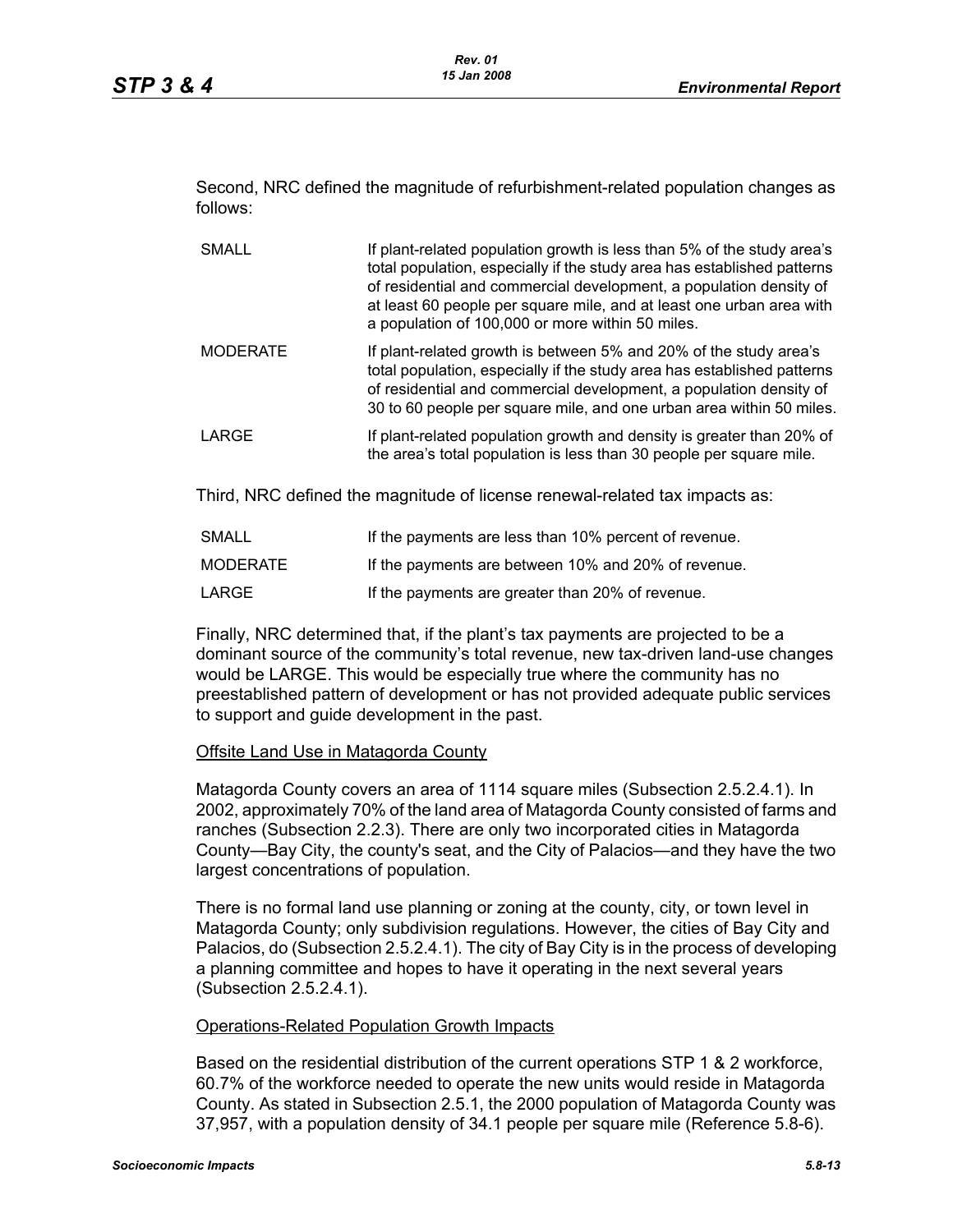Operations-related population growth in Matagorda County would be 1347 workers and families, (Subsection 5.8.2.1), which equates to 3.6% of the total 2000 population of Matagorda County and a smaller percent of the projected 2020 population for Matagorda County. Four hundred ninety-seven workers and families would relocate to Brazoria County, while the remaining workers and families are expected to settle in the surrounding counties.

Using NUREG-1437 guidance, Matagorda County meets the NRC criteria for SMALL to MODERATE offsite land use impacts attributed to operations workforce population growth. Therefore, STPNOC concludes that offsite land use impacts attributed to operations workforce population growth would be SMALL to MODERATE.

#### Tax Revenue-Related Impacts

The STP owners' current tax payments represent 73%–75% percent of the total property taxes received by Matagorda County (see Table 2.5-14, Matagorda County Property Tax Information, 2000-2005). Using NUREG-1437 criteria, tax payments of the STP owners are of LARGE significance to Matagorda County. STPNOC expects that the new nuclear units would generate property tax revenues of a similar significance for Matagorda County. Additional tax information can be found in Subsection 2.5.2.3.

#### **Conclusion**

From the land use perspective, Matagorda County is predominantly rural, and most of the land would likely continue to be used for agriculture purposes into the foreseeable future. Commercial and residential development in Matagorda County is minimal and has experienced little change. However, the operation of STP 3 & 4 would create an increase in residential and commercial activity, possibly converting some land to other uses such as housing developments, retail centers, public service facility expansions, etc. Because Matagorda County is rural, these land use conversions would have a noticeable impact.

Therefore, employing NUREG-1437 criteria, offsite land use changes would be considered SMALL to MODERATE in Matagorda County, as 50% of the movers are expected to remain in the area (Subsection 4.4.2.1). To mitigate these impacts, STPNOC would maintain communication with local and regional governmental and nongovernmental organizations, including but not limited to the Department of Housing and Community Affairs and the Matagorda County Economic Development Corporation, to disseminate project information in a timely manner. This would allow these organizations to be given the opportunity to plan accordingly.

# **5.8.2.2.4 Transportation**

Impacts of STP 3 & 4 operations on transportation and traffic will be greatest on the rural roads of Matagorda County, particularly FM 521, a two-lane, farm-to-market roadway that provides the only access to the STP site. Impacts on traffic are determined by four elements: (1) the number of operations workers and their vehicles on the roads, (2) the number of shift changes for the operations workforce, (3) the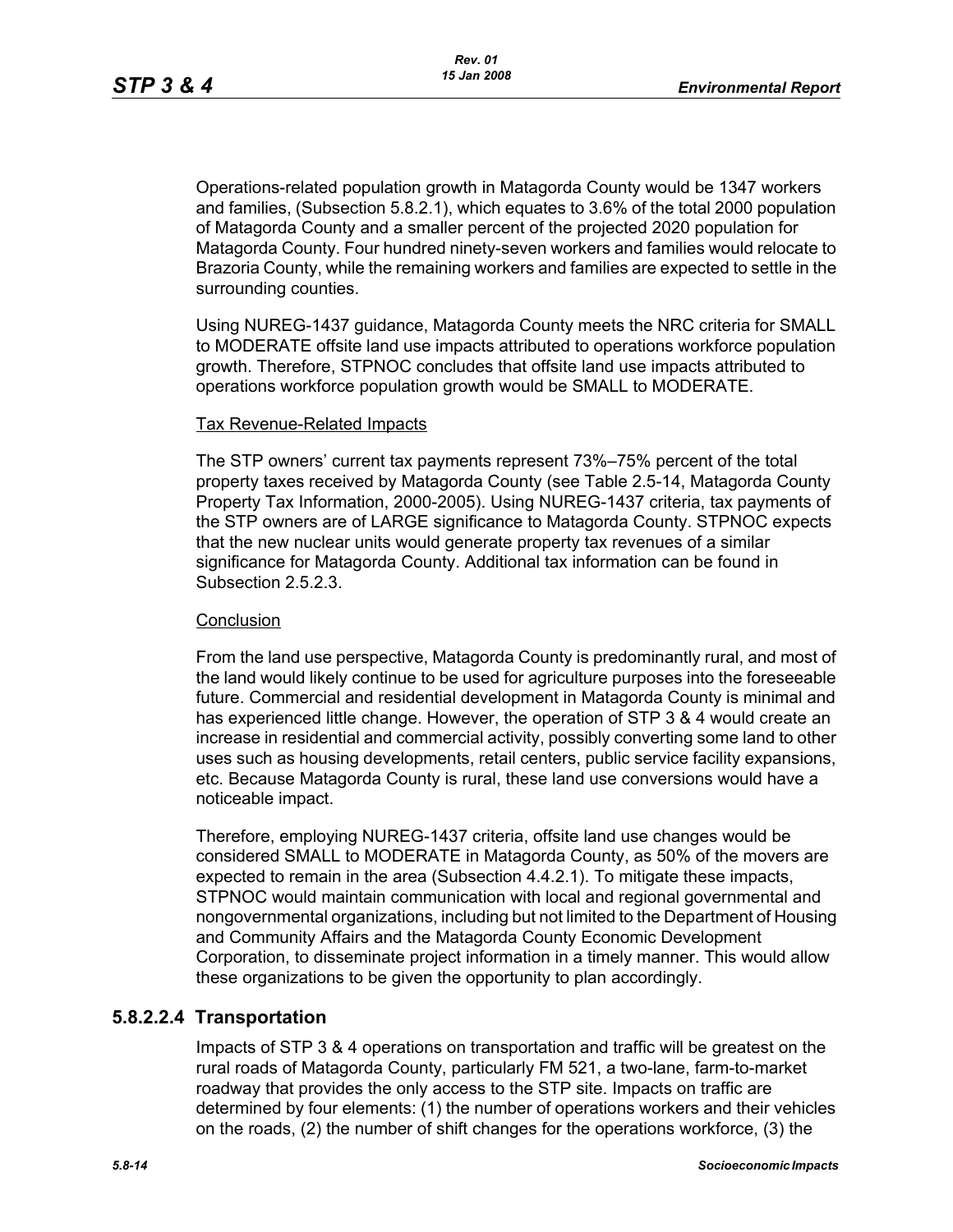projected population growth rate in Matagorda County, and (4) the capacity of the roads.

STPNOC estimates it will employ an operation workforce of 888 workers to maintain and operate STP 3 & 4. This analysis conservatively assumes one worker per vehicle. The STP 1 & 2 workforce of 1365, including contractors, will access the STP site via FM 521, as would outage workers during scheduled outages for each unit. Traffic congestion will be most noticeable during shift-change, which will occur twice in a 24 hour period.

Traffic on FM 521, as measured by the 2005 Average Annual Daily Traffic was 2530 (62% of the total traffic) in the westward direction and 1543 (38%) in the eastward direction, with a total of 4073 (Table 2.5-12) (Subsection 4.4.2.2.4). Texas Department of Transportation (TXDOT) assumes the maximum vehicle capacity of FM 521 to be 58,420 pounds or 31,200 passenger cars, equaling 19,344 in the westward direction and 11,856 in the eastward direction.

For purposes of analysis it is assumed that 100% of the 4073 vehicles are attributable to the current STP 1 & 2 workforce.

Operations workers are on a 35-day rotation. On any given day, 58% of the total operations workforce will be on the day shift or in training, 23% will be on the night shift, and 19% will be off (Reference 5.8-9). After conservatively assuming that all traffic is due to STP workers, it is assumed that all traffic on FM 521 would occur during shift change (5:30 a.m.— 7:00 a.m. and 5:30 p.m.—7:00 p.m.). The night-to-day shift change (totaling 58% of the operations workforce) will result in the highest traffic count as approximately 1262 day-shift workers arrive and 500 night-shift workers leave. However, the arrival and departure times for workers will vary over a 1.5-hour time period, alleviating some congestion at the site entrance.

The 2000 Matagorda County population was 37,957 and will increase by an estimated 18% by 2020 and 28% by 2040 (Table 2.5-5). However because most of the traffic on FM 521 is site-related and because of the conservative assumptions made regarding the timing of STP traffic, local traffic was not factored into the analysis.

FM 521 is load zoned to 58,420 gross pounds, so there is enough capacity for 31,200 passenger cars or equivalent to 1130 passenger cars beyond the current 170-carsper-hour use now. STP 3 & 4 operations will increase the existing STP workforce by 888 workers divided into two shifts. It is assumed that the number of new operations workers per shift will be similar, in percentage, to the current operations workforce. Therefore, during the day-shift change, approximately 58% of the total 2253 (1365 current workers and 888 new workers) operations workers will leave the STP site while 23% will arrive for a total of 1825 vehicles during the shift change, above the maximum designated capacity of 1300 vehicles per hour. STP operations traffic will exceed road capacity during shift change. There could also be as many as 2000 outage workers per unit (divided between two shifts) for approximately 17–35 days every 18 months. During outages, assuming 1500 to 2000 additional vehicles in a 24-hour period, for two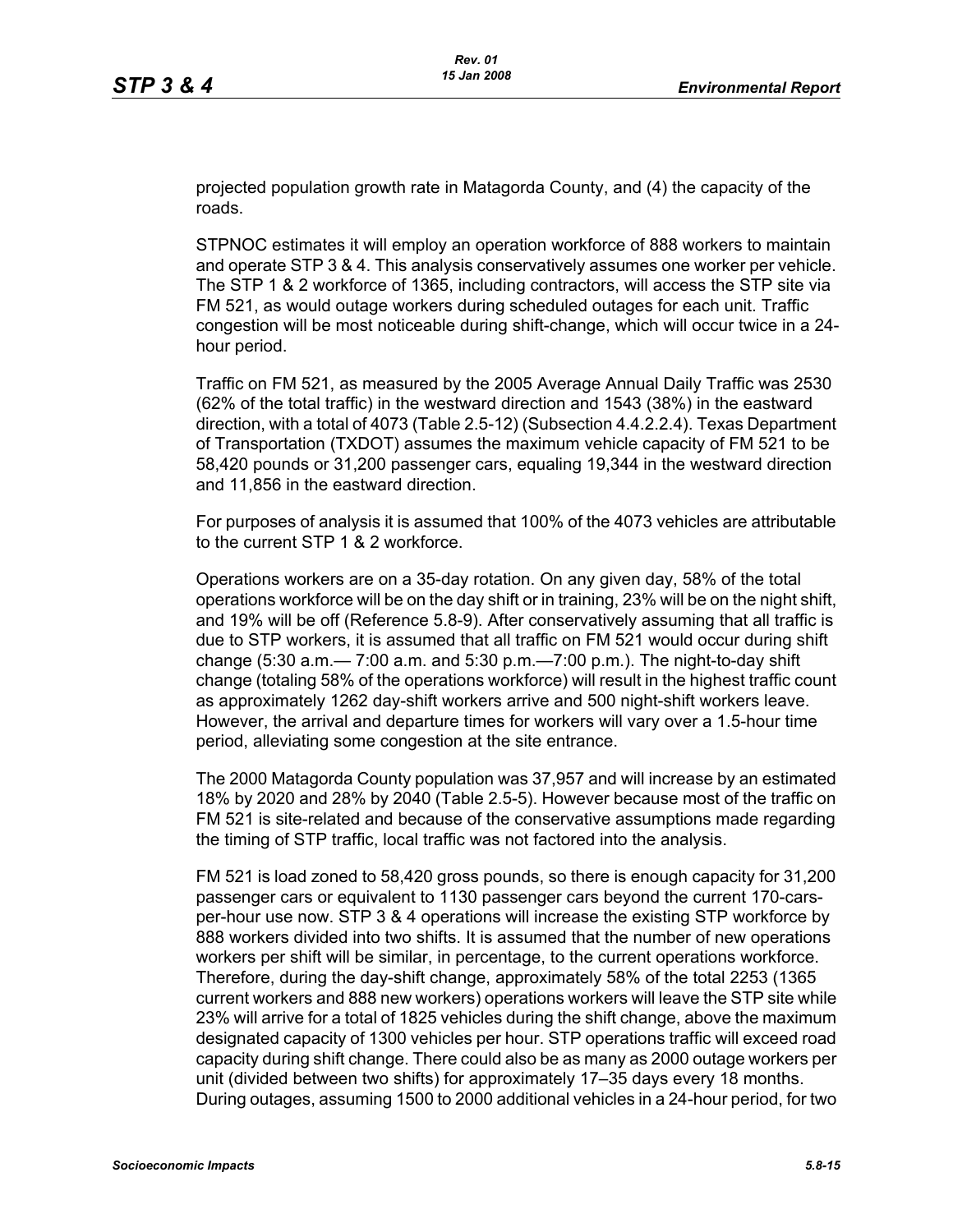$\blacksquare$ 

12.5 hour shifts, the number of vehicles on FM 521 could be 153 to 174 vehicles per hour.

STPNOC will stagger outage schedules so only one unit will be down at a time. Impacts to traffic will be MODERATE to LARGE during shift changes during outages and that mitigation is warranted. Mitigation could include widening of FM 521 to increase its capacity (TXDOT), and staggering of arrival and departure times.

# **5.8.2.2.5 Aesthetics and Recreation**

As with the original units, STPNOC will work to minimize the visual impact of the structures through use of topography, design, materials, and color. The embankment of the main cooling reservoir MCR, which varies in elevation from 65.75 feet mean sea level (MSL) to 67 feet MSL and is approximately 13 miles long, is the only structure related to the plant that is visible from offsite areas to the southeast along the Colorado River. Recreational users on the Colorado River are used to seeing the embankment of the MCR (Subsection 2.5.2.5). Since the topography surrounding the site is relatively flat (elevation of 23 MSL) and treeless, there is little to no screen for the plant from area roadways (Subsection 2.5.2.5). However, the majority of property surrounding the site is privately owned and not publicly accessible. The proposed location of STP 3 & 4 integrates well with the existing units, and the layout has been designed to give the originally designed appearance of a plant site with four units. STP 3 & 4 will be different in design to the existing units. The appearance of STP 3 & 4 will be similar to two large warehouse-like structures, as opposed to the domed structures currently housing STP 1 & 2 (Figure 3.1-2). The height of the tallest building in the new units will be constructed to match the existing units' tallest building, with a height of 140 feet. STPNOC has determined that impacts of operations on aesthetics will be SMALL and will not warrant mitigation.

The FM 521 River Park, which has trails, picnic areas, and a boat landing on the Colorado River, is upstream of the STP site approximately four miles west of Wadsworth. Additional operations worker traffic on FM 521 is not expected to adversely affect seasonal hunters, fishermen, and bird enthusiasts using the road to get to recreation facilities. Use of the boat landing located at FM 521 River Park is seasonal and not likely to coincide with shift traffic. Because it will be unlikely that hunters, fishermen, and bird enthusiasts will be on FM 521 at the same time as the workers, impacts will be SMALL and will not warrant mitigation. The operation of STP 3 & 4 at the existing STP site will not affect any other recreational facilities in the 50 mile region.

#### **5.8.2.2.6 Housing**

For operation of STP 3 & 4, approximately 888 operations workers would migrate into the 50-mile region. Of these, approximately 539 and 199 workers would settle in Matagorda County or Brazoria County, respectively, for a total of 738.

While there is no way of accurately estimating the number of available housing units at the commencement of operations, Subsection 2.5.2.6 discusses the availability of housing in the region in 2000.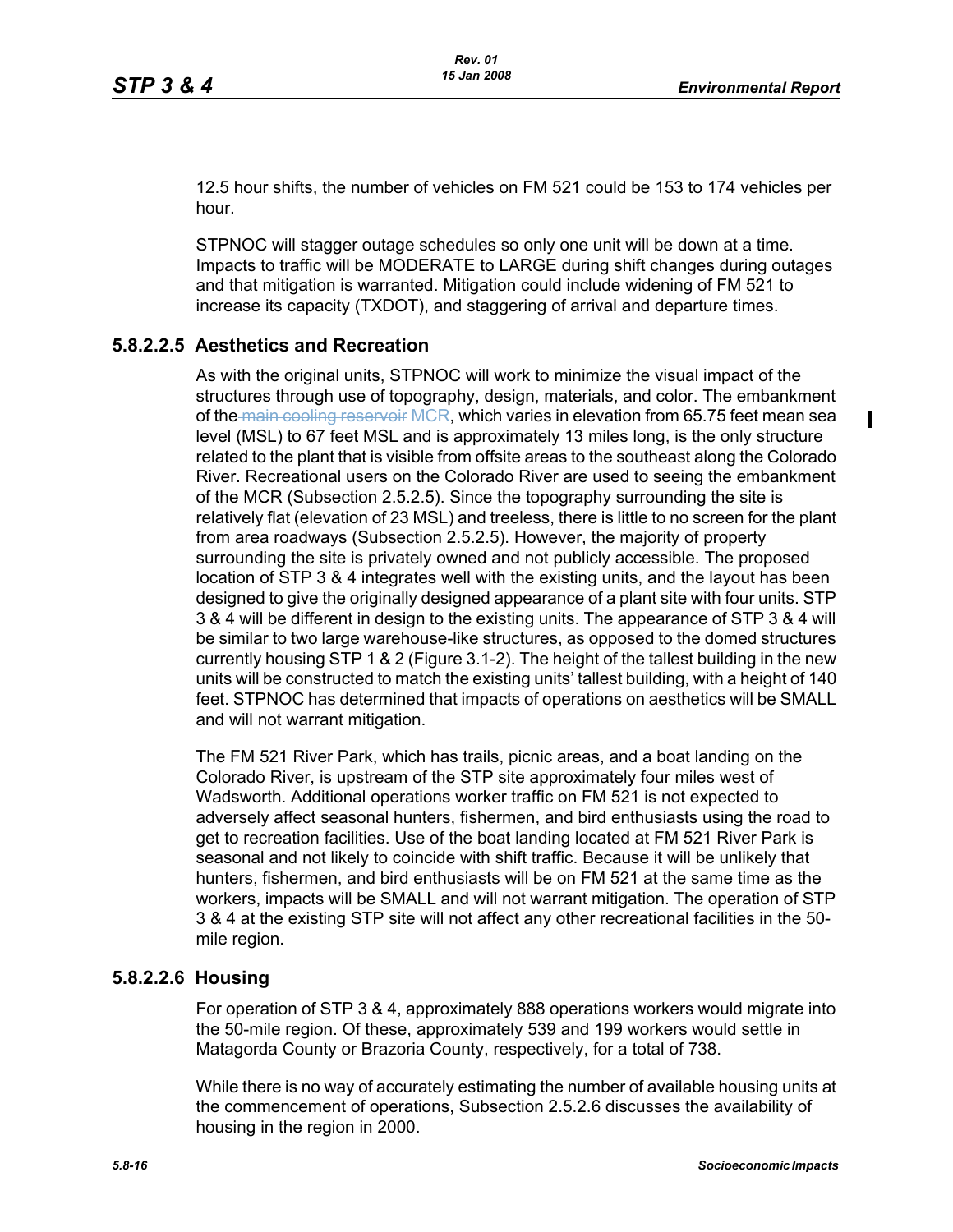As shown in Table 2.5-19, in 2000, 5081 vacant housing units were available for sale or rent in Matagorda and Brazoria Counties: 3853 were vacant rental units and 1228 were vacant housing units for available sale (Subsection 2.5.2.6.1). In absolute numbers, it is likely that adequate housing would be available, especially in Brazoria County where 4152 of the vacant units for rent or sale were located. Nine hundred and twenty-nine of the vacant units for rent or sale were located in Matagorda County. If 60.7% of the new workforce moved to Matagorda County (about 539 families), there would likely be enough vacant housing in Matagorda County. However, in both counties, the average income of the new workforce would be expected to be higher than the median or average income in those counties; therefore, the new workforce could exhaust the high-end housing market. (As stated in Subsection 2.5.2.6, the median price of housing in Matagorda County in 2000 was \$61,500. The median price of housing in Brazoria County was \$88,500 for the same year.) Matagorda County is the most likely county for this to occur. Therefore, some of the 539 families would have to rent housing, construct new homes, or live elsewhere within the 50-mile region.

Given this increased demand for higher-end housing, prices of existing housing could rise. Matagorda County, and other counties, to a lesser extent, would benefit from increased property values and the addition of new houses to the tax rolls. However, increasing the demand for homes could increase rental rates and housing prices. It is possible that some low-income populations could be priced out of their housing because of upward pressure on housing prices and rents.

Demands on the housing market would be mitigated by the housing that would be vacated by the portion of the construction workforce that would migrate back out of the 50-mile region upon construction completion. The housing may not be the type of permanent housing sought by the incoming operations workforce, but would be sufficient to house some of the families until other housing could be found or new homes could be constructed. With time, normal market forces would increase the housing supply to meet this demand, causing housing prices and rental rates to stabilize.

Refueling outages would occur at least annually, and sometimes semiannually, when all four units are operational. STPNOC estimates that the maximum increase in workforce during refueling outages would be 1500 to 2000 outage workers. These workers would need temporary housing for 17 to 35 days. Most of the outage workers would stay in local extended-stay hotels, rent rooms in local homes, or bring travel trailers. The outage workforce would not affect the permanent housing market in the region.

STPNOC concludes that the potential impacts on housing would be SMALL in Brazoria County and in the 50-mile region and MODERATE in Matagorda County. Mitigation of these impacts to Matagorda County would include the self-relocation of the operations workforce that could not find housing in Matagorda County to other counties within a 50-mile radius of the site, the use of the housing vacated by the construction workforce, and normal market forces. Additionally, STPNOC would maintain communication with local and regional governmental officials including the Matagorda County Judge, nongovernmental organizations, and the general public to disseminate project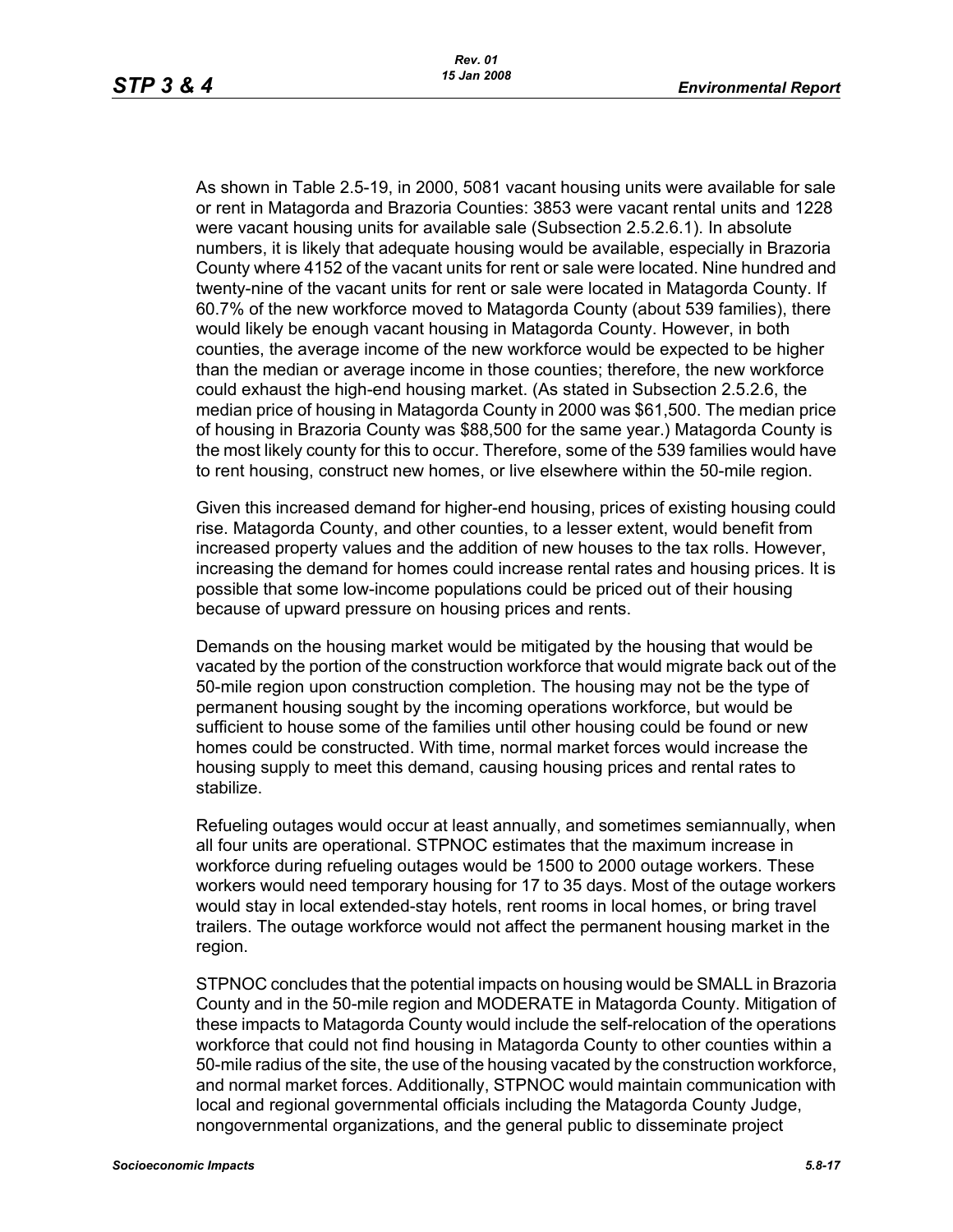information in a timely manner. This would allow these organizations, including developers and real estate agencies, the opportunity to plan accordingly.

## **5.8.2.2.7 Public Services**

#### Water Supply Facilities

STPNOC considered both plant demand and plant-related population growth demands on local water resources. Subsection 2.5.2.7 describes the public water supply systems in the area, their permitted capacities, and current demands. Operation of STP 3 & 4 could bring as many as 2433 people to the region. The average per capita water usage in the U.S. is 90 gpd per person. Of that, 26 gallons is used for personal use (Reference 5.8-11). The balance is used for bathing, laundry, and other household uses.

STPNOC does not use water from a municipal system. Therefore, water usage by the workforce, while onsite, would not impact municipal water suppliers. Five active onsite wells provide makeup water, process water, potable water, and supply for the fire protection system for STP 1 & 2. In conjunction with surface water from the Colorado River, the wells would provide the water for operation of STP 3 & 4 as well. The wells extend into the Chicot Aquifer, range in depth from 600 to 700 feet, and have design yields of 200 to 500 gpm. Current permitted total withdrawal rates are 3,000 acre-feet per year (approximately 2.7 million gpd). Average daily usage for STP 1 & 2 from 2001 through 2006 was approximately 1.1 million gpd (763 gpm), for all purposes (Subsection 4.2.2). In 2005, STPNOC withdrew 422,333,662 gallons (1,296 acre-feet) of water from five active onsite groundwater wells for all uses (Subsection 2.5.2.7.1.1).

During operations, an additional 888 people on site could increase potable consumption by a maximum of approximately 23,088 gpd (888  $\times$  26 gpd) for personal use.

Groundwater would be withdrawn from wells for cooling system makeup at the rate of 1077 gpm for normal operations and up to the permitted withdrawal amount for maximum operations. Additional water needs during maximum operations would be met by withdrawal from the main cooling reservoir MCR.

Currently, municipal water suppliers in the region have excess capacity (see Table 2.5- 22). The impact to the local water supply systems from operations-related population growth can be estimated by calculating the amount of water that would be required by the total population increase. The average person in the U.S. uses approximately 90 gpd (Reference 5.8-11). An operations-related population increase of 2433 people (1477 in Matagorda County; 545 in Brazoria County; and 411 in the remainder of the 50-mile radius) could increase consumption by approximately 218,970 gpd (90 gpd  $\times$ 2,433) in the 50-mile region. Matagorda and Brazoria Counties would need approximately 181,980 gpd (90 gpd × 2022) of this amount. Currently, there is excess capacity in every major public water supply system in Matagorda and Brazoria Counties and, under present conditions, the total increase in population would not stress municipal water supplies or infrastructure. However, the regional water planning groups created by the Texas Water Development Board predict that there will be water

 $\mathbf I$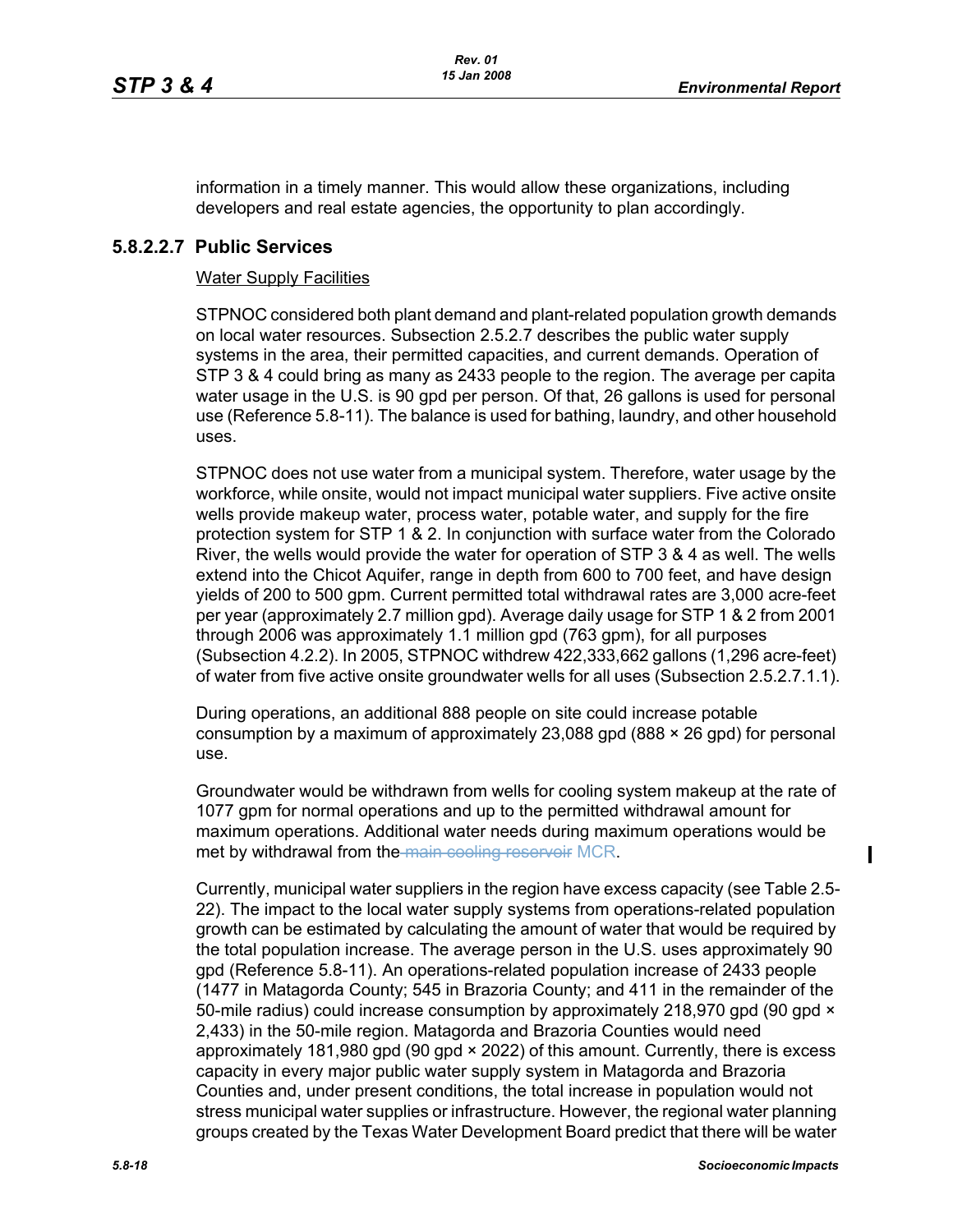supply and, possibly, infrastructure issues in both Regions K (which includes Matagorda County, see Figure 2.5-7) and H (which includes Brazoria County, see Figure 2.5-7) some time after 2010 (see Subsection 2.2.2.7.1.1). Demand is nearly equal to supply in 2010 and, by 2060, demand significantly exceeds supply. Both regional governmental entities are in the process of analyzing and implementing strategies to mitigate predicted water shortages.

As stated previously, operation of STP 3 & 4 would increase the population in the 50 mile region by 2433 people. Of those 1477 people would locate to Matagorda County and 545 people would locate to Brazoria County. These numbers constitute 3.9% and 0.2% of the 2000 Census populations of Matagorda and Brazoria Counties (Table 2.5- 5), respectively, and 3.3% and 0.2% of the 2020 population projections of Matagorda and Brazoria Counties, respectively. Additionally, between 2000 and 2020, the inmigrations represent a 21.9% and 0.6% increase in the projected additional population for Matagorda and Brazoria Counties, respectively. (Note: STPNOC has chosen 2020 projections because they are near the startup of operations and county populations will continue to grow beyond that date, causing the STPNOC percentage of the population growth in those counties to begin decreasing.)

As a result, impacts of the in-migrating operations workforce on municipal water supplies in Brazoria County would be SMALL and would not warrant additional mitigation. The incremental increase in population, resulting from operation of STP 3 & 4, would represent a very small percentage of the county's current and future populations, and of the projected increase in population based on current population growth trends. The Region H planning group has already identified water shortage issues for the region and is planning and implementing strategies to mitigate these issues (Subsection 2.5.2.7.1.1). The addition of the operations-related population would not noticeably add to current stresses experienced by Region H.

Impacts of the in-migrating operations workforce on municipal water supplies in Matagorda County (Region K) could be MODERATE. The incremental increase in population, resulting from operation of STP 3 & 4, would represent a small percentage of the county's current and future populations, but a 19.9% increase in the projected growth in population from 2000 to 2020. The Region K planning group has already identified water shortage issues for the region, which could begin shortly after 2010, and is planning and implementing strategies to mitigate these issues (Subsection 2.5.2.7.1.1). The addition of the operations-related population would add to current stresses experienced by Region K. Region K mitigation strategies include reuse, seawater desalination, conservation, and the LCRA/San Antonio Water System Project (Subsection 2.5.2.7.1.1). In addition to the Region K mitigations, STPNOC has been (and would be) in communication with local government and planning organizations regarding the construction and operation of the new units. These organizations would be aware of the in-migration of the workers and their families and would have ample opportunity to plan for the influx.

In addition, the in-migration of the operations workforce would be offset by the departing construction workforce, resulting in a net loss in plant-related population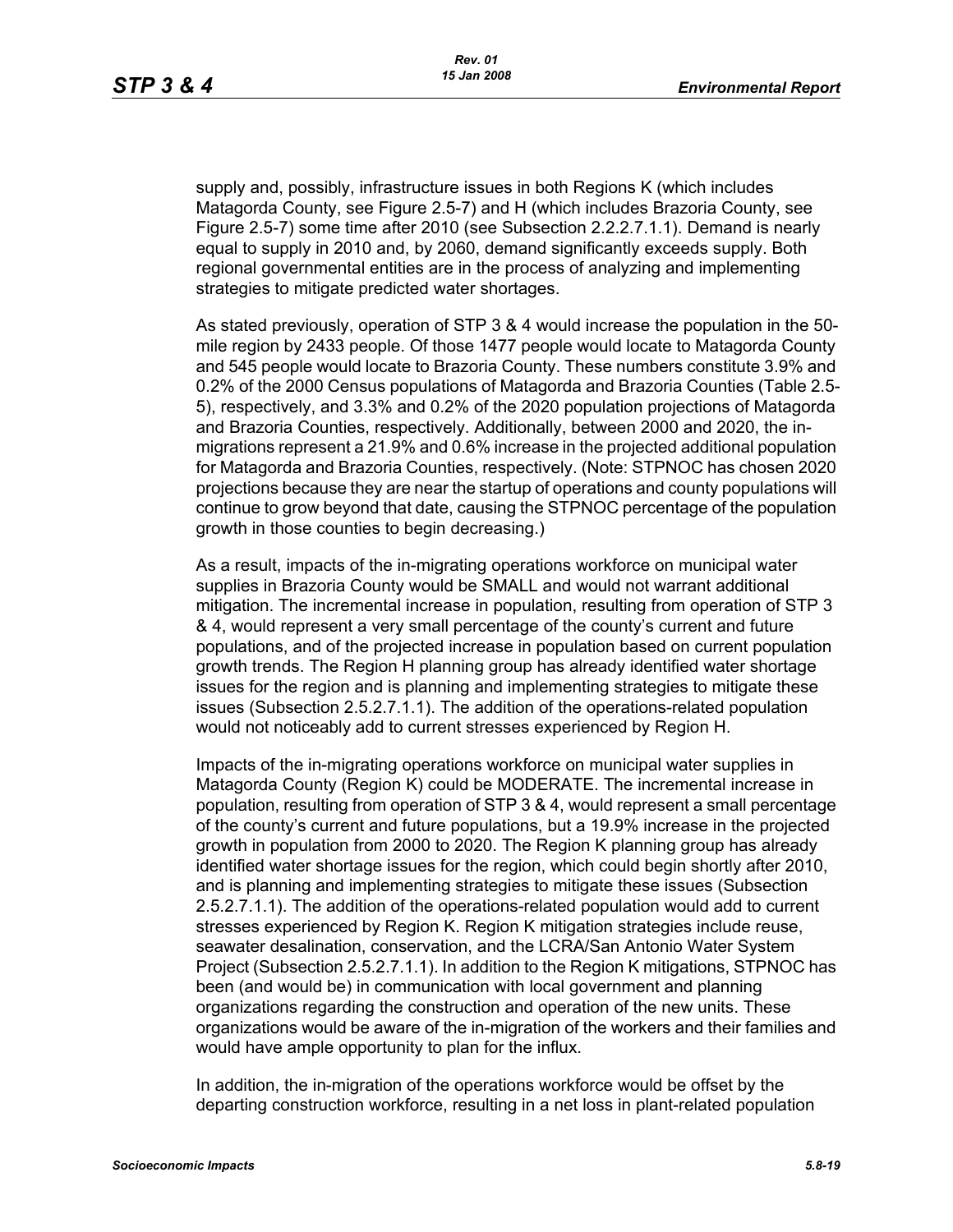growth (Subsection 4.4.2). This workforce exchange would serve to assist in mitigating the plant's contribution to the projected water shortages in the region.

#### Waste Water Treatment Facilities

The STP 3 & 4 site currently has two wastewater treatment systems that will be expanded or replaced to meet the increased need for waste water treatment.

Subsection 2.5.2.7.1.2 describes the public wastewater treatment systems in Matagorda and Brazoria Counties, their plant-designed average flows, and monthly average wastewater processed. Wastewater treatment facilities in the two counties have excess capacity (see Table 2.5-23). The impact to local wastewater treatment systems from operations-related population increases can be determined by calculating the amount of water that would be used and disposed of by these individuals. The average person in the U.S. uses approximately 90 gpd (Reference 5.8-11). To be conservative, STPNOC estimates that 100% of this water would be disposed of through the wastewater treatment facilities. An operations-related population increase of 2433 people (1477 in Matagorda County, 545 in Brazoria County, and 411 in the remainder of the 50-mile radius) could require 218,970 gpd (90 gpd × 2433) of additional wastewater treatment capacity. Matagorda and Brazoria Counties would need 181,980 gpd (90 gpd × 2,022) of this capacity. Currently, there is excess treatment capacity in both counties, which indicates that there is sufficient infrastructure to meet this need. However, regional water planning groups predict that there will be water supply (and, possibly, infrastructure) issues in both Regions K and H some time after 2010. As stated previously, water demand is nearly equal to supply in 2010 and, by 2060, demand significantly exceeds supply. Both regions are in the process of analyzing and implementing strategies to mitigate predicted water shortages. Therefore, impacts of the in-migrating operations workforce on wastewater treatment facilities in the region would be similar to those for public water supplies.

Impacts of the in-migrating operations workforce on wastewater treatment facilities in Brazoria County would be SMALL and would not warrant additional mitigation. The incremental increase in population resulting from operation of the new units would represent a very small percentage of the county's current and future populations, and the projected increase in population based on current population growth trends.

Impacts of the in-migrating operations workforce on wastewater treatment facilities in Matagorda County (Region K) could be MODERATE. The incremental increase in population, resulting from new unit operations, would represent a small percentage of the county's current and future populations, but a 19.9% increase in the projected growth in population from 2000 to 2020.

#### Police, Fire, and Medical Facilities

#### **Police Services**

In 2002, Matagorda and Brazoria Counties' residents-per-police personnel ratios were 394:1 and 419:1, respectively (see Table 2.5-30). Between Matagorda and Brazoria Counties, Matagorda County has the larger police force relative to the size of its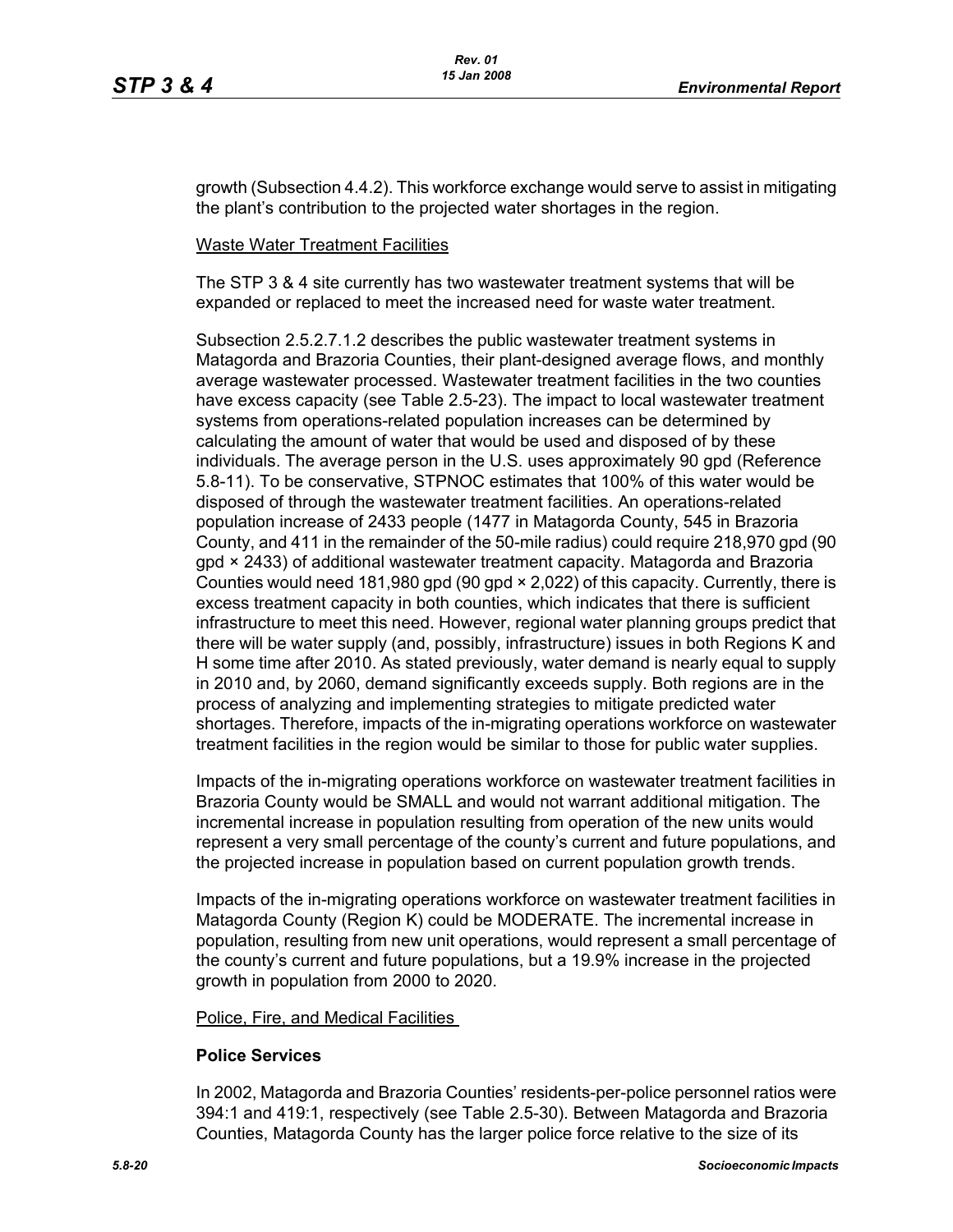population. Local planning officials state that police protection is adequately provided at this time (Subsection 2.5.2.7.2). STPNOC does now, and will continue to, employ its own security force at STP.

The operation of STP 3 & 4 would produce an influx of approximately 1477 new residents to Matagorda County and 545 new residents to Brazoria County. The rest of the operations workforce and families would live in other counties in the 50-mile region. These population increases would increase the persons-per-police personnel ratios (Table 5.8-2) by 3.7% and 0.3% in Matagorda and Brazoria Counties, respectively.

Based on the percentage increase in persons-per-police personnel ratios (Table 5.8- 2), operations-related population increases would not adversely affect existing police services in Matagorda or Brazoria Counties.

STPNOC concludes that the potential impacts of new unit operations on police services in Matagorda and Brazoria Counties and in the 50-mile region would be SMALL and would not warrant mitigation.

#### **Fire Protection Services**

In 2000, Matagorda and Brazoria Counties' persons-per-firefighter ratios were 217:1 and 477:1, respectively (Table 2.5-30). Brazoria County has the higher persons-perfirefighter ratio.

For STP 3 & 4 operations, Matagorda County would see an influx of approximately 1477 new residents and 545 new residents would move into Brazoria County. The rest of the workforce would live in other counties in the 50-mile region. These population increases would increase the persons-per-firefighter ratios (Table 5.8-3) by 3.7% and 0.2% in Matagorda and Brazoria Counties, respectively.

Based on the percentage increase in persons-per-firefighter ratios (Table 5.8-3), operations-related population increases would not adversely affect existing fire protection services in Matagorda or Brazoria Counties.

STPNOC concludes that the potential impacts of the new reactors' workforce on fire protection services in Matagorda and Brazoria Counties and the 50-mile region would be SMALL and mitigation would not be warranted.

#### **Medical Services**

Detailed information concerning the medical services in Matagorda and Brazoria Counties is provided in Subsection 2.5.2.7.3. Minor injuries to operations workers would be assessed and treated by onsite medical personnel. Other injuries would be treated at one of the hospitals in the two-county region, depending on severity of the injury. For the existing STP 1 & 2 workforce, agreements are in place with local medical providers to support emergencies. STPNOC would reach similar agreements to provide emergency medical services to the STP 3 & 4 operations workforce. Operations activities should not burden existing medical services.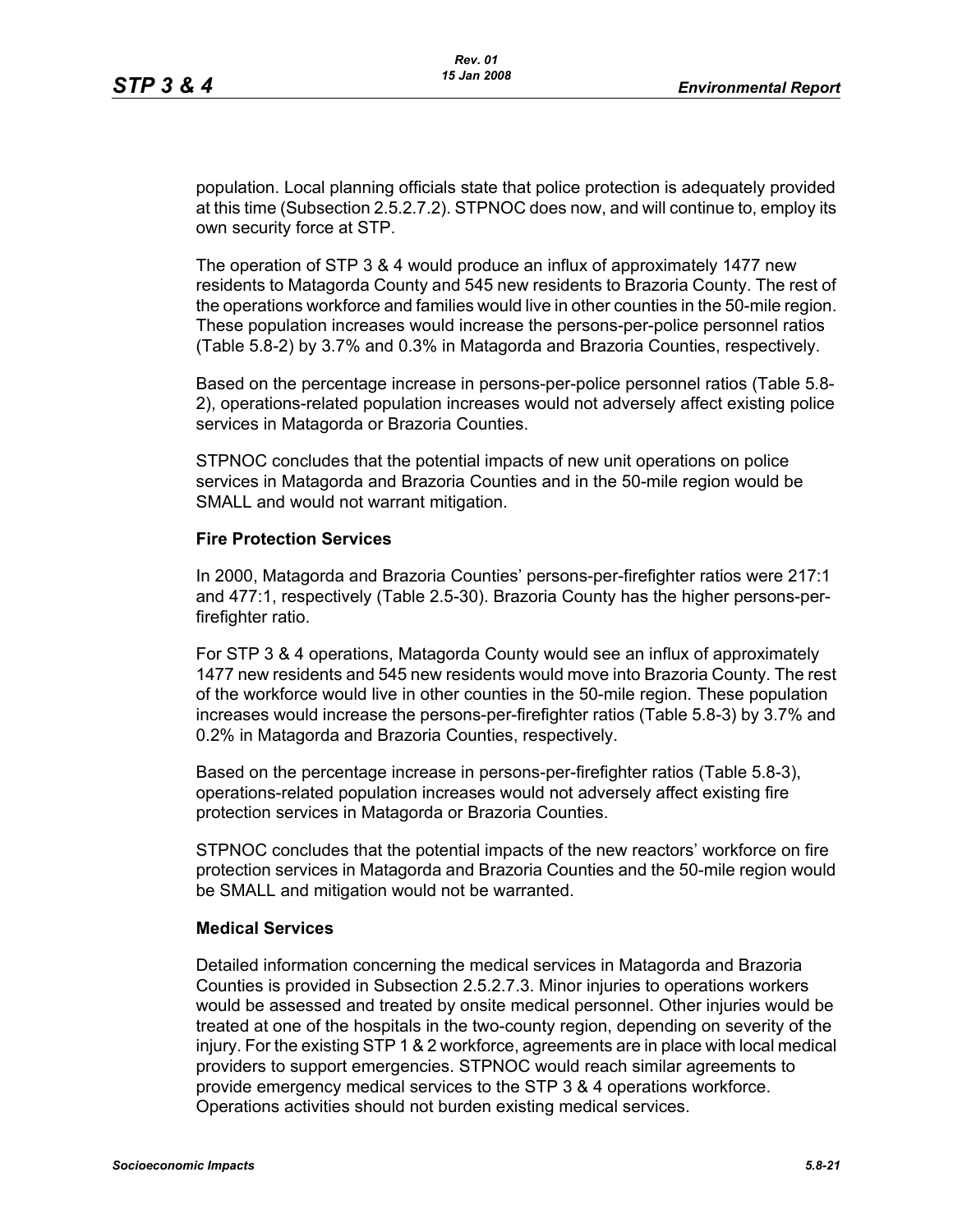The medical facilities in Matagorda and Brazoria Counties provide medical care to much of the population of the two counties. As indicated in Table 2.5-5, the 2000 population of Matagorda and Brazoria Counties, combined, was 279,724. According to Table 2.5-31, in 2006, there were 296 staffed hospital beds and an average daily census of 107 in Matagorda and Brazoria Counties' medical facilities. Adding 2022 residents to the combined population of the two counties would increase the combined population by 0.7%. A 0.7% increase in the average daily census of 107 would increase the average daily census by less than one person, well below the total number of staffed hospital beds in the two counties—296 beds. Additionally, the total number of annual admissions, and annual outpatient visits for the two-county region reported by the American Hospital Association and presented in Table 2,5-31 were 11,084 and 210,946, respectively. A 0.7% increase in these statistics would equate to 11,162 admissions and 212,423 outpatient visits. An increase of less than 1% (i.e., 0.7%) due to the project-related increase in population in the two counties during operations would be a small impact to capacity. Even when adding the state demographer-projected population growth for the two counties (Table 2.5-5), there would still be excess capacity. Therefore, the potential impacts of new unit operations on medical services would be SMALL and mitigation would not be warranted.

#### **Social Services**

This section focuses on the potential impacts of operations on the social and related services provided to disadvantaged segments of the population. This section is distinguished from environmental justice issues, which are discussed in Subsection 5.8.3.

The population influx likely would economically benefit the disadvantaged population served by the Texas Health and Human Services Commission and local governmental and nongovernmental organizations. The additional direct jobs would increase the number of indirect jobs that could be filled by currently unemployed workers, thus removing them from social services client lists. Many of these benefits would accrue to Matagorda County, where, because of the smaller economic base, the impact would be more noticeable. Increased property tax revenues resulting from homes and land purchased by the operations workforce could increase government-sponsored social service programs. Therefore, impacts would be positive and SMALL and not require mitigation.

# **5.8.2.2.8 Education**

STPNOC assumes that the new workforce would relocate to the 50-mile region with their families, increasing the population by approximately 4164 people. Approximately 60.7% would settle in Matagorda County, 22.4% in Brazoria County, and the remaining 16.9% will be distributed across the six other counties within the region (Table 4.4-1).

STPNOC conservatively estimates that in an operations workforce related population of 4,650, approximately 952 will be school-aged (Table 2.5-6). This would result in a 23% increase in school-aged population within the 50-mile region. Matagorda County would see the largest increase at 14% and the Brazoria County school population would increase by 5%. The remaining 4% would be distributed across the seven other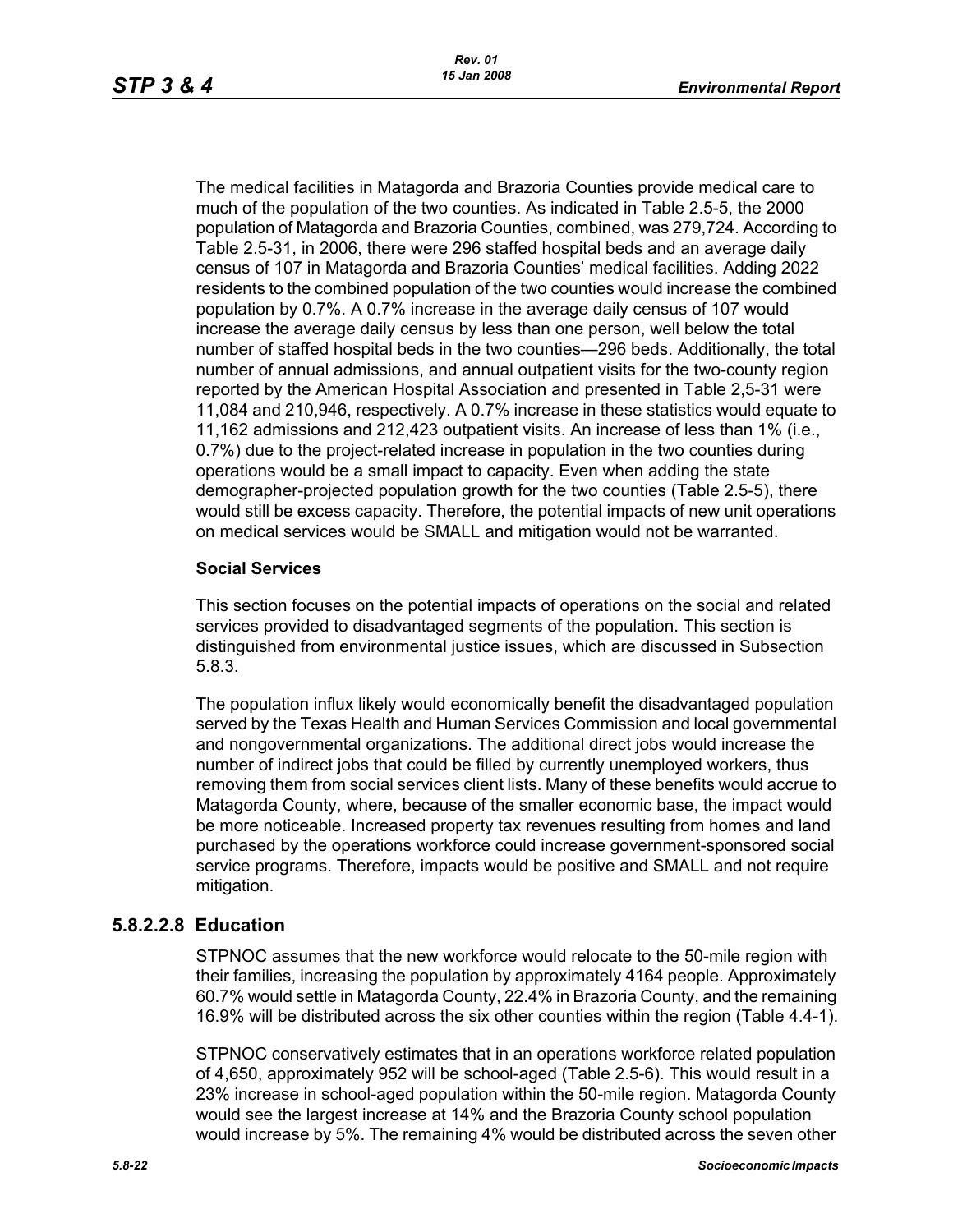counties within the 50-mile region. However, when spread over K-12 grades, it is unlikely this increase would be noticeable on class size, particularly since these children will attend schools that were losing the children of construction workers (Section 2.5).

Increased property tax revenues as a result of the increased population, and, in the case of Matagorda County, Palacios ISD, property taxes on the new reactors would fund additional teachers and additional facilities if necessary (Subsection 2.5.2.3). The remaining revenue tax monies not used by the school district would be collected by the state of Texas and combined with tax revenues from all other Texas counties. These monies would be redistributed to "property-poor" school districts throughout the state of Texas, determined annually by the Texas Legislature Texas Education Code Chapter 42 (Subsection 2.5.2.3).

The impact to the counties within the 50-mile region would be SMALL. The Matagorda County student population could increase by 14%, which would be a MODERATE impact on its education system and would require mitigation. Matagorda County is not planning to construct additional schools (Subsection 2.5.2.8). The quickest mitigation will be to hire additional teachers and move modular classrooms to existing schools. Increased property tax revenues as a result of the increased population, and, in the case of Matagorda County, property taxes on the new reactors, would fund additional teachers and facilities for Palacios ISD. Bay City ISD, if determined by the Texas Legislature to be a "property-poor" school district, would be eligible for monies allocated by the state of Texas for any additional teachers or facilities (Subsection 2.5.2.3).

#### **5.8.3 Environmental Justice**

Environmental justice refers to a federal policy under which each federal agency identifies and addresses, as appropriate, disproportionately high and adverse human health or environmental effects of its programs, policies, and activities on minority or low-income populations (Executive Order 12898, Reference 5.8-12). The NRC has a policy on the treatment of environmental justice matters in licensing actions (69 FR 52040), which states, "NRC believes that an analysis of disproportionately high and adverse impacts needs to be done as part of the agency's NEPA obligations to accurately identify and disclose all significant environmental impacts associated with a proposed action. Consequently, while the NRC is committed to the general goals of Executive Order 12898, it will strive to meet those goals through its normal and traditional NEPA review process."

STPNOC located minority and low-income populations within the 50-mile radius of the STP site (Figures 2.5-10 through 2.5-15). Nineteen census block groups, out of a total of 230, within the 50-mile radius have significant Black or African American populations. One block group has a significant Asian minority population and six block groups have a significant "some other race" population. Thirty census block groups within the 50-mile radius have significant Hispanic ethnicity populations. The closest of these groups is approximately 10 miles distant.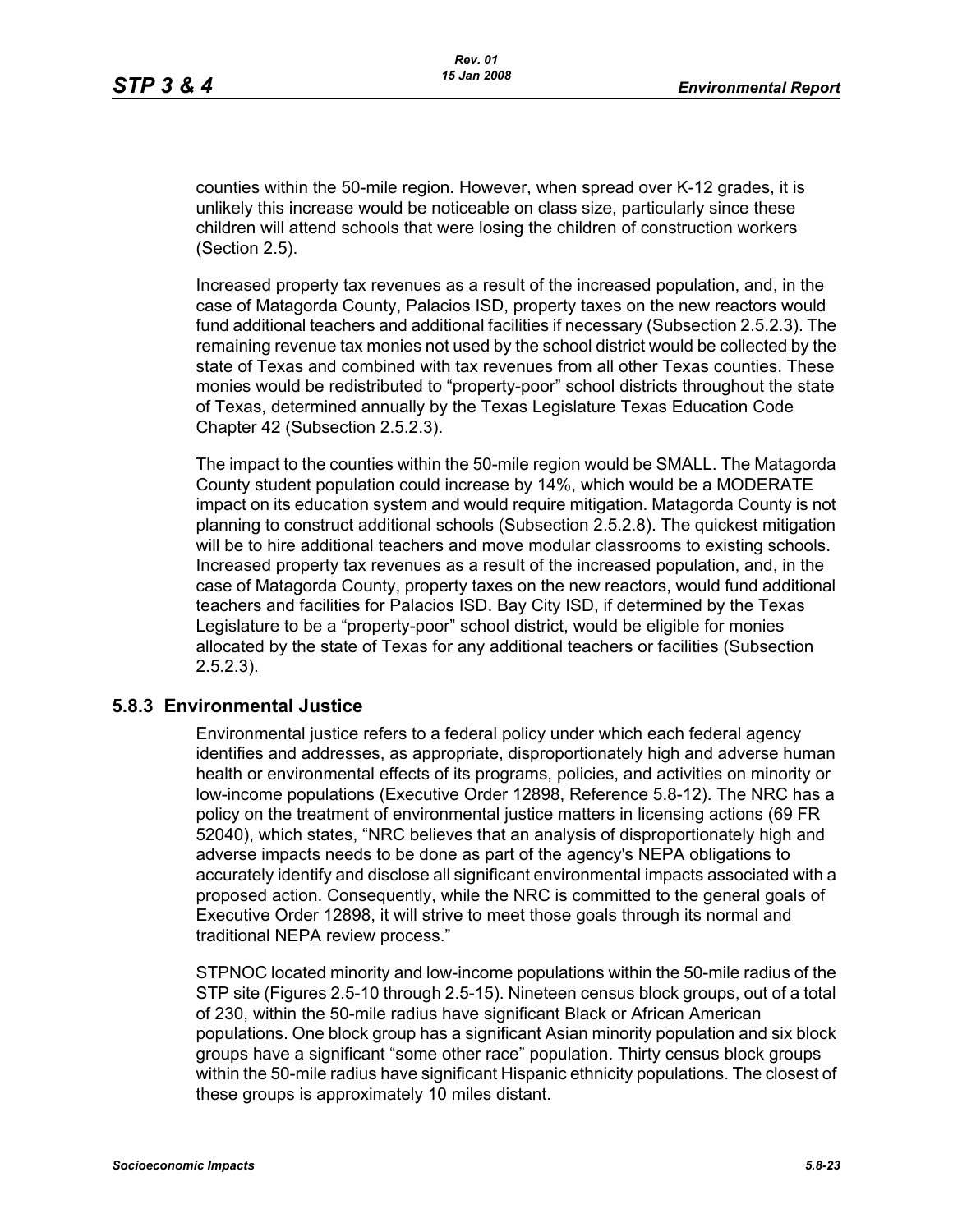STPNOC evaluated whether the health or welfare of minority and low-income populations could be disproportionately adversely affected by potential operations impacts. STPNOC identified the most likely pathways by which adverse environmental impacts associated with the operation of new units at the STP site could affect human populations. As described earlier in Chapter 5, STPNOC analyzed potential operations impacts on land use, water, air, socioeconomics, ecological resources, health and safety, waste management, and cultural resources. STPNOC has identified SMALL impacts in all resources areas in the 50-mile radius, with the exception of socioeconomic impacts in Matagorda County. In Matagorda County, SMALL impacts were found in all socioeconomic resource areas except:

- $\blacksquare$  Economy beneficial and MODERATE
- **Property tax revenue beneficial and MODERATE to LARGE**
- Transportation MODERATE at shift change during outages
- Housing MODERATE to LARGE
- Education MODERATE to LARGE

Increased property tax revenues and their boost to the local economy are considered to be beneficial. Moderate increases in traffic would mostly affect people living along or traveling on FM 521 Road during morning and afternoon shift change. MODERATE impacts to housing are expected to be mitigated by new housing construction and should not affect homeowners or renters already residing in Matagorda County.

STPNOC also investigated the possibility of subsistence-living populations in the vicinity of the STP site by contacting local government officials, the staff of social welfare agencies, and businesses concerning unusual resource dependencies or practices that could result in potentially disproportionate impacts to minority and lowincome populations. STPNOC asked about minority, low-income, and migrant populations or locations of particular concern, and whether subsistence living conditions were evident. No one that was contacted reported such dependencies or practices, as subsistence agriculture, hunting, or fishing, through which the populations could be disproportionately adversely affected by the project.

In summary, no operations-related adverse health or environmental effects that would disproportionately affect minority or low-income populations were identified. Therefore, STPNOC concludes that impacts of operations of new nuclear units at the STP site on minority and low-income populations would be SMALL and mitigation would not be warranted.

#### **5.8.4 References**

5.8-1 "2005 Annual Environmental Operating Report," South Texas Project Electric Generating Station, April 2005.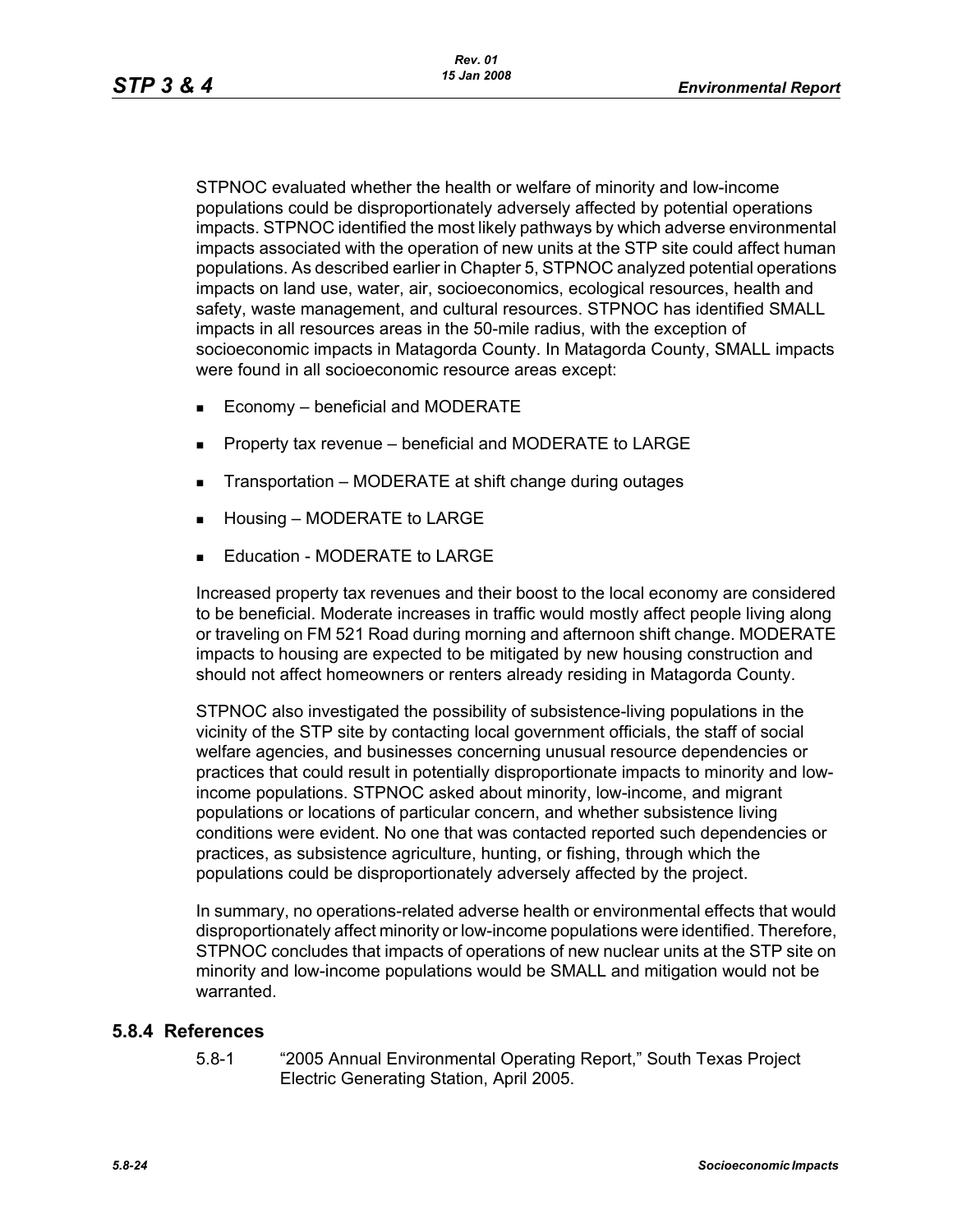- 5.8-2 "Information on Levels of Environmental Noise Requisite to Protect Public Health and Welfare with an Adequate Margin of Safety," EPA (U.S. Environmental Protection Agency) March 1974, Pages B-1 and B-2. Available at http://www.nonoise.org/library/levels74/levels74.htm, accessed September 15, 2006.
- 5.8-3 "Construction Noise Hazard Alert," Center to Protect Worker's Rights, available at http://www.cpwr.com/hazpdfs/kfnoise.PDF, accessed April 17, 2007.
- 5.8-4 Code of Federal Regulations, Title 40, part 81, section 38, Designation of Areas for Air Quality Planning Purposes; Texas; Revised Geographical Designation of Certain Air Quality Control Regions.
- 5.8-5 Code of Federal Regulations, Title 40, part 50, National Primary and Secondary Ambient Air Quality Standards.
- 5.8-6 "State and County Quickfacts. Matagorda County, Texas and Brazoria County, Texas," USCB (U.S. Census Bureau) 2000. Available at http://factfinder.census. gov/, accessed May 16, 2007.
- 5.8-7 "RIMS II Multipliers for Matagorda and Brazoria Counties, Texas," BEA (U.S. Bureau of Economic Analysis), U. S. Department of Commerce. Economic and Statistics Administration. Bureau of Economic Analysis, Washington, D.C., February 2, 2007.
- 5.8-8 "80th Texas Legislature: Biennial Revenue Estimate, 2008-2009." Texas Comptroller of Public Accounts, January 2007. Available at http://www. window.state.tx.us/taxbud/bre2008/BRE\_2008-09.pdf, accessed July 18, 2007.
- 5.8-9 Palacios Independent School District, 2007. Information from Herbert Ressler, Business Manager, Palacios ISD regarding tax abatement legislation. May 2007.
- 5.8-10 Texas Legislature Online, 2007. Status of House Bill (HB) 2994. Available at http://www.legis.state.tx.us/billlookup/History.aspx?LegSess=80R&Bill=H B2994, accessed June 22, 2007.
- 5.8-11 "Water on Tap: What You Need to Know," EPA (U.S. Environmental Protection Agency) EPA 815- K-03-007, Office of Water, Washington, DC, 2003.
- 5.8-12 Office of the President, Federal Actions To Address Environmental Justice in Minority Populations and Low-Income Populations, Executive Order 12898, February 11, 1994.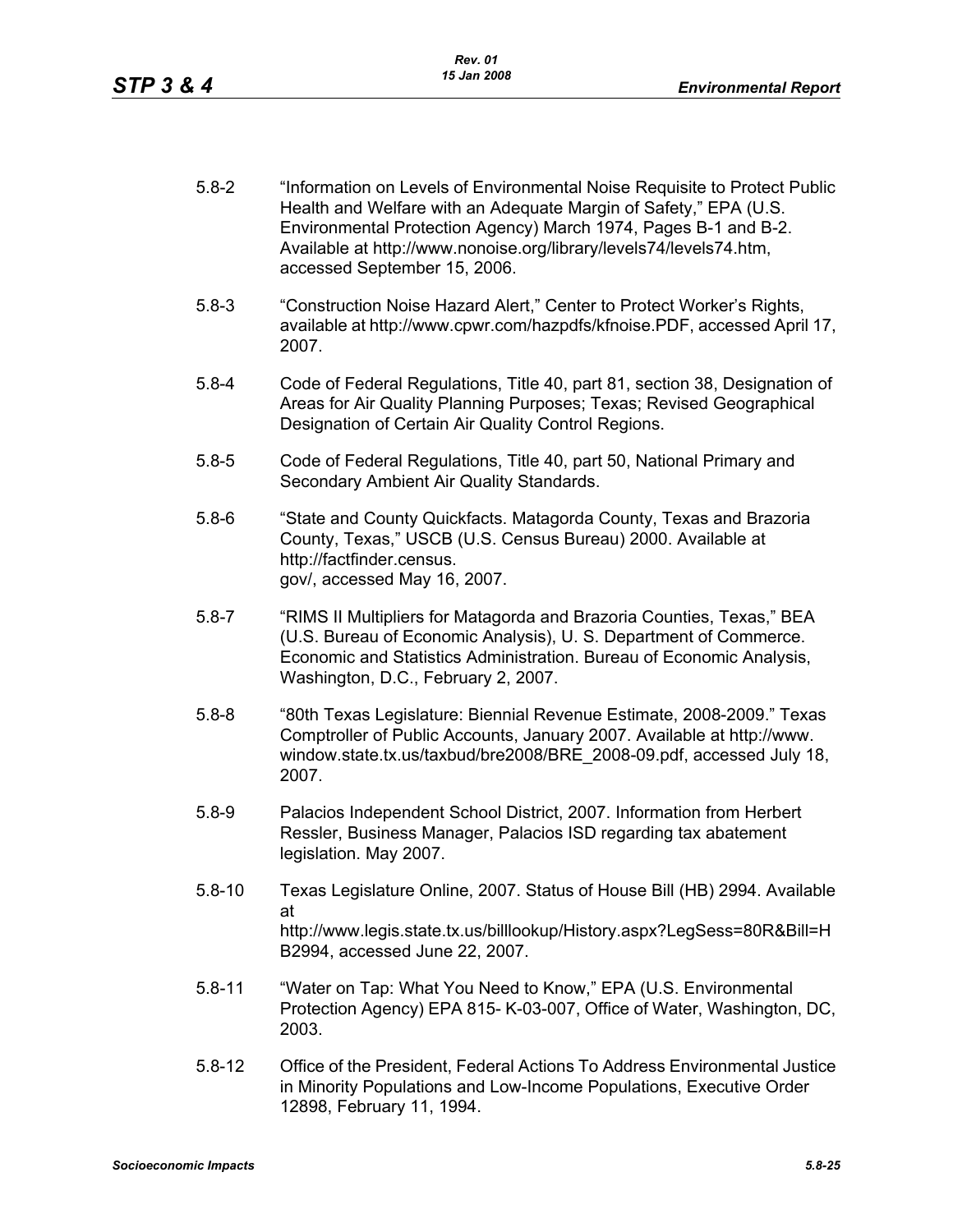5.8-13 "Local Area Unemployment Statistics," BLS, 2007. Available at http://www. stats.bls.gov, accessed on February 5, 2007.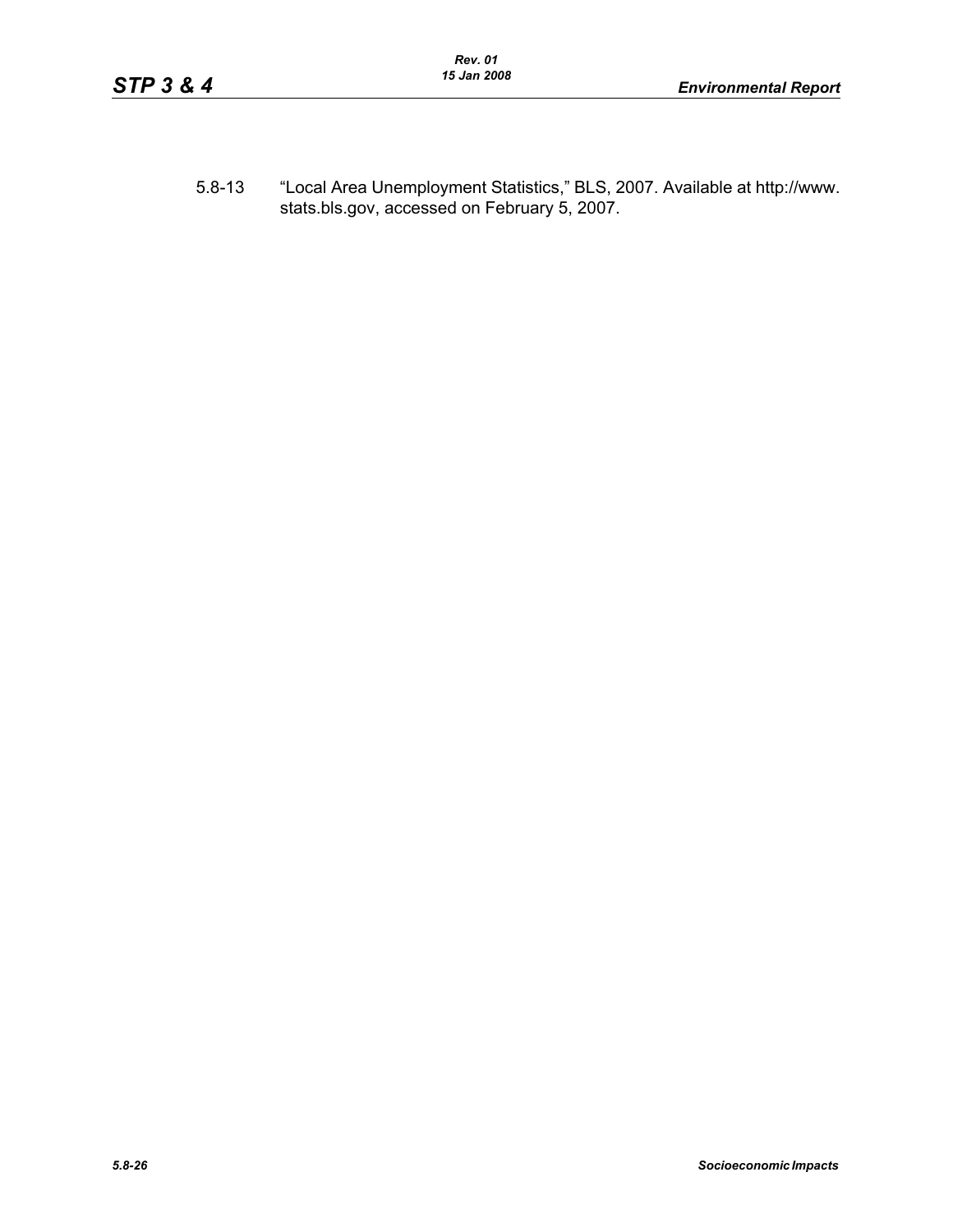| Demographic                                                                                | <b>ABWR</b><br>2 Units |
|--------------------------------------------------------------------------------------------|------------------------|
| <b>Operations Workforce Peak</b>                                                           | 888                    |
| Number of workers who migrate into the 50-mile radius                                      | 888                    |
| Indirect jobs $(888 \times 1.47)$                                                          | 1,305                  |
| Total number of jobs (direct plus indirect)                                                | 2,193                  |
| 2005 unemployed in the two counties [1]                                                    | 8,870                  |
| 2005 unemployment rate in the two counties                                                 | 5.9%                   |
| Total number of indirect jobs as a percent of unemployed population in two-<br>county area | 14.7%                  |

## **Table 5.8-1 Direct and Indirect Employment**

[1]Reference 5.8-13.

# **Table 5.8-2 Police Protection in the Two Counties of Interest, Adjusted for the Operations Workforce and Associated Population Increase**

| County    | Total<br><b>Population</b><br>in 2000 | <b>Additional</b><br><b>Population</b><br>Due to New<br><b>Plant</b><br><b>Operations</b> | Total<br><b>Population</b> | <b>Police</b><br><b>Protection</b><br>in 2002 | <b>Operations</b><br><b>Workforce-</b><br><b>Adjusted</b><br>Persons-<br>per-Police<br><b>Personnel</b><br><b>Ratio</b> | <b>Percent</b><br>Increase from<br>2000 Persons-<br>per-Police<br><b>Personnel</b><br><b>Ratio</b> |
|-----------|---------------------------------------|-------------------------------------------------------------------------------------------|----------------------------|-----------------------------------------------|-------------------------------------------------------------------------------------------------------------------------|----------------------------------------------------------------------------------------------------|
| Matagorda | 37,957                                | 1,477                                                                                     | 39,434                     | 100                                           | 394:1                                                                                                                   | 3.7                                                                                                |
| Brazoria  | 241,767                               | 545                                                                                       | 242,312                    | 578                                           | 419:1                                                                                                                   | 0.3                                                                                                |

Source: Table 2.5-30 Police and Fire Protection